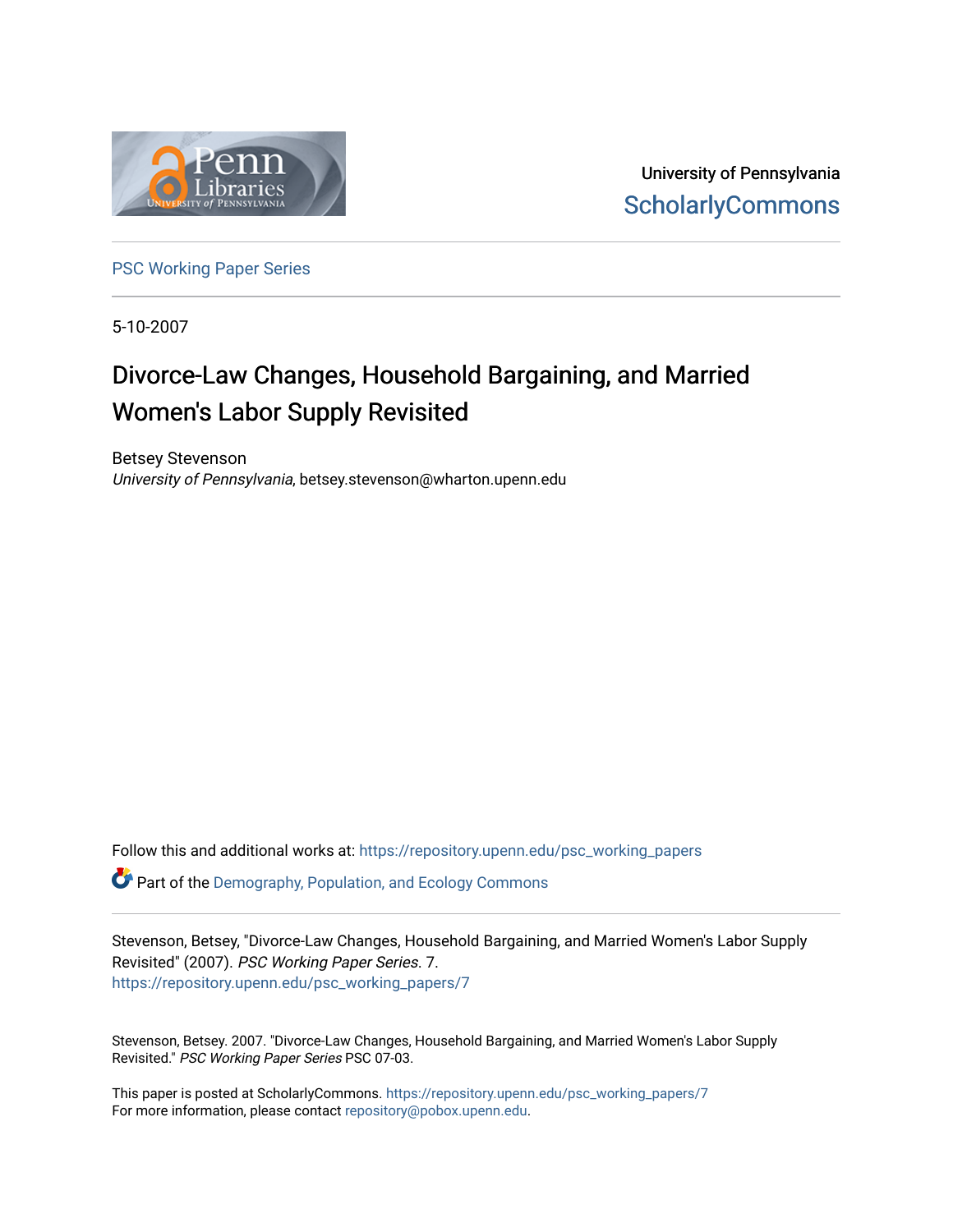# Divorce-Law Changes, Household Bargaining, and Married Women's Labor Supply Revisited

# **Abstract**

Divorce law changes made in the 1970s affected marital formation, dissolution, and bargaining within marriage. By altering the terms of the marital contract these legal changes impacted the incentives for women to enter and remain in the labor force. Whereas earlier work had suggested that the impact of unilateral divorce on female employment depended critically on laws governing property division, I show that these results are not robust to alternative specifications and controls. I find instead that unilateral divorce led to an increase in both married and unmarried female labor force participation, regardless of the underlying property laws.

#### Keywords

AFDC, Aid to Families with Dependent Children, Assets, Bargaining power, Bargaining within marriage, Compensation, Cooperative bargaining models, Current Population Survey, Division of property, Divorce, Divorce law, Divorce reform, Employment, Female employment, Female labor force participation, Household allocation, Household decision making, Labor force, Labor supply, Laws, Marital aspirations, Marital behavior, Marital contract, Marital dissolution, Marital expectations, Marital formation, Marital partners, Marital property, Marriage, Property division, Property division laws, Property laws, Settlements, Statistics, Survey Data, Unilateral divorce

#### **Disciplines**

Demography, Population, and Ecology | Social and Behavioral Sciences | Sociology

#### **Comments**

Stevenson, Betsey. 2007. "Divorce-Law Changes, Household Bargaining, and Married Women's Labor Supply Revisited." PSC Working Paper Series PSC 07-03.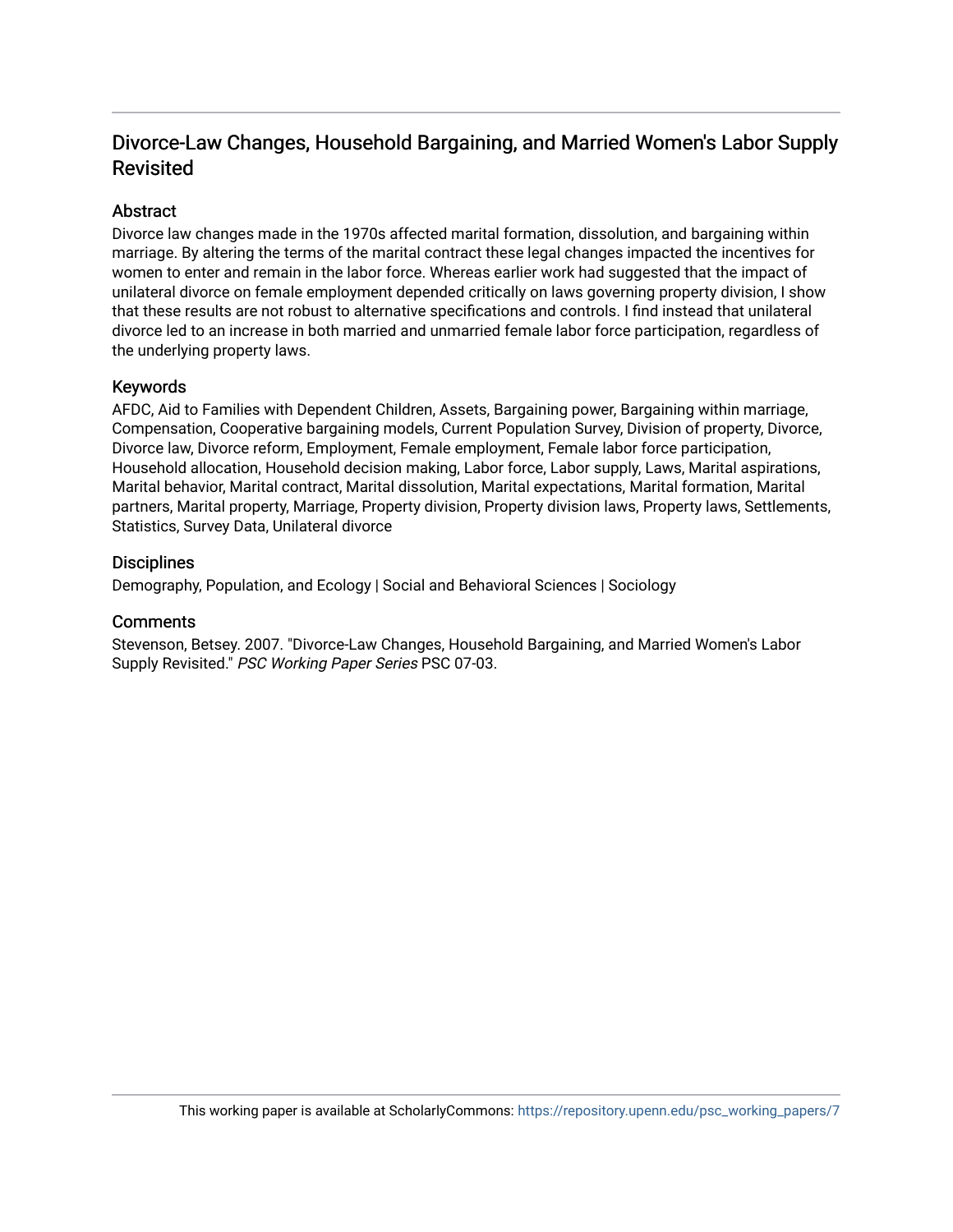# **Divorce-Law Changes, Household Bargaining, and Married Women's Labor Supply Revisited**

**Betsey Stevenson**

Business and Public Policy Department The Wharton School University of Pennsylvania 1454 Steinberg Hall-Dietrich Hall Philadelphia, PA 19104-6372 tel 215 898-3019 fax 215 898-7635

betsey.stevenson@wharton.upenn.edu http://bpp.wharton.upenn.edu/betseys/index.asp

#### **Abstract**

Divorce law changes made in the 1970s affected marital formation, dissolution, and bargaining within marriage. By altering the terms of the marital contract these legal changes impacted the incentives for women to enter and remain in the labor force. Whereas earlier work had suggested that the impact of unilateral divorce on female employment depended critically on laws governing property division, I show that these results are not robust to alternative specifications and controls. I find instead that unilateral divorce led to an increase in both married and unmarried female labor force participation, regardless of the underlying property laws.

JEL Codes: D1, J1, J2, K36, N3 Keywords: Marriage, divorce, household allocation, female labor force participation

This project has drawn on the advice of many generous friends and colleagues, including Brigitte Madrian, Robert Pollak, and Justin Wolfers. Special thanks to Adam Isen for excellent research assistance and Jeff Gray for sharing his programs. Generous funding from the Zull/Lurie Real Estate Center is gratefully acknowledged.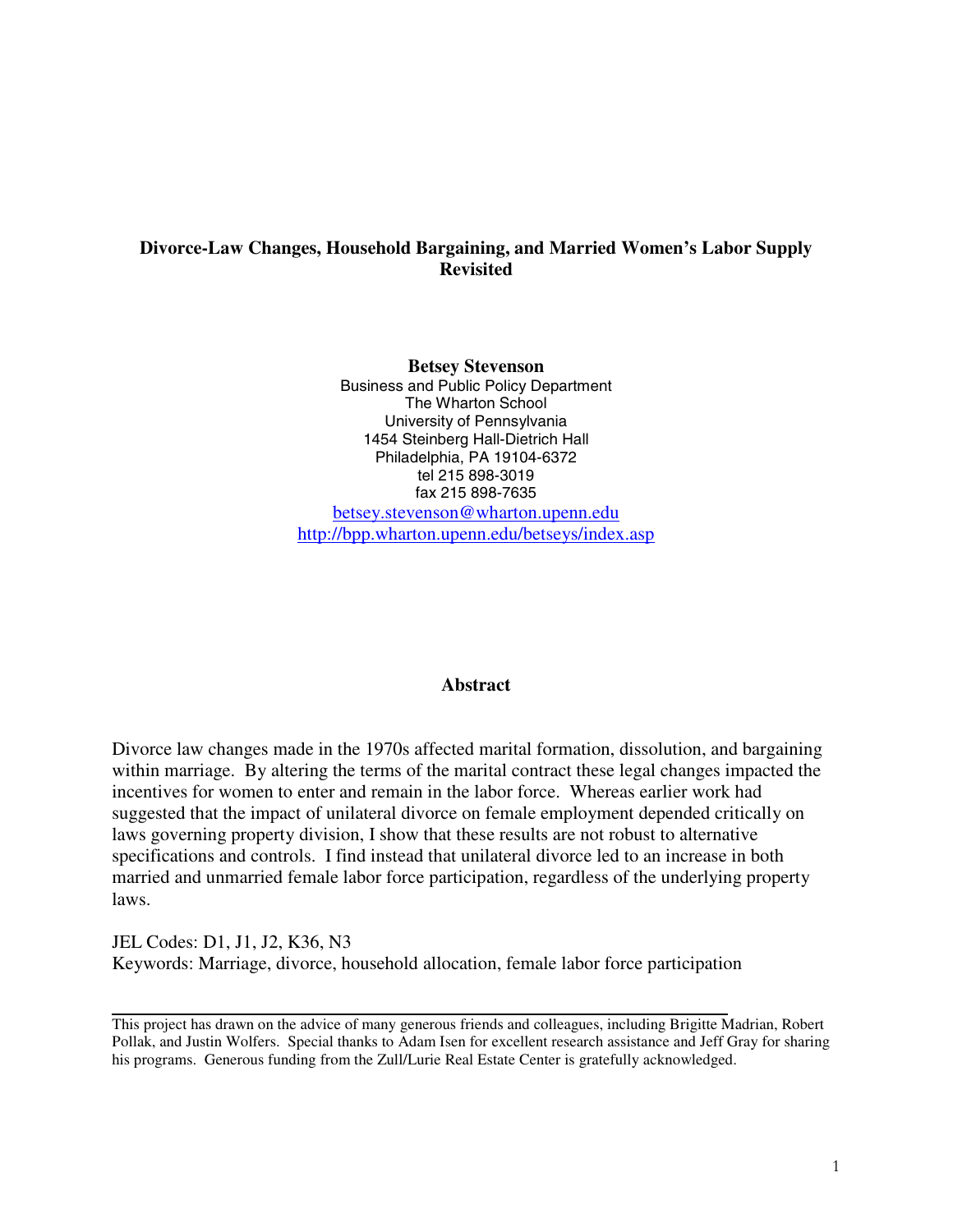In the late 1960s and 1970s the laws governing both the grounds for divorce and rules for dividing marital property upon divorce were significantly altered. Since then scholars have examined the effects these new laws had on family dissolution, formation, and behavior within marriage. Early work appealed to the Coase theorem, arguing that changing who has the right to divorce—the person desiring a divorce or the spouse preferring to remain married—would have no effect on the actual divorce rate. Empirical work using both cross-section and panel data supported this hypothesis, finding little effect of the legal change from mutual consent to unilateral divorce on the divorce rate.<sup>1</sup>

The finding of no effect of divorce laws on the divorce rate led Gray (1998) to argue that unilateral divorce should only effect female labor supply to the extent that it changes bargaining within households. Thus, reforms to divorce laws provided a unique opportunity to empirically test competing models of the household bargaining. According to the pooled-income hypothesis, divorce reform will only impact female labor supply through its effect on the probability of divorce. In contrast, cooperative bargaining models predict that a shift in the distribution of resources within marriage will influence household decision making.

Gray further argued that the shift in bargaining power when unilateral divorce laws were adopted was determined by the underlying property division laws: bargaining power shifted toward men when property laws favored them and shifted toward women when they were favored by the property laws. As such he argued that "unilateral divorce has no significant impact on married women's labor-force participation unless the underlying marital-property laws in each state are considered" (p. 629). These theoretical predictions and Gray's finding that female employment fell when unilateral divorce is combined with property division laws that

<sup>&</sup>lt;sup>1</sup> See Peters (1986), Parkman(1989), and Peters (1992).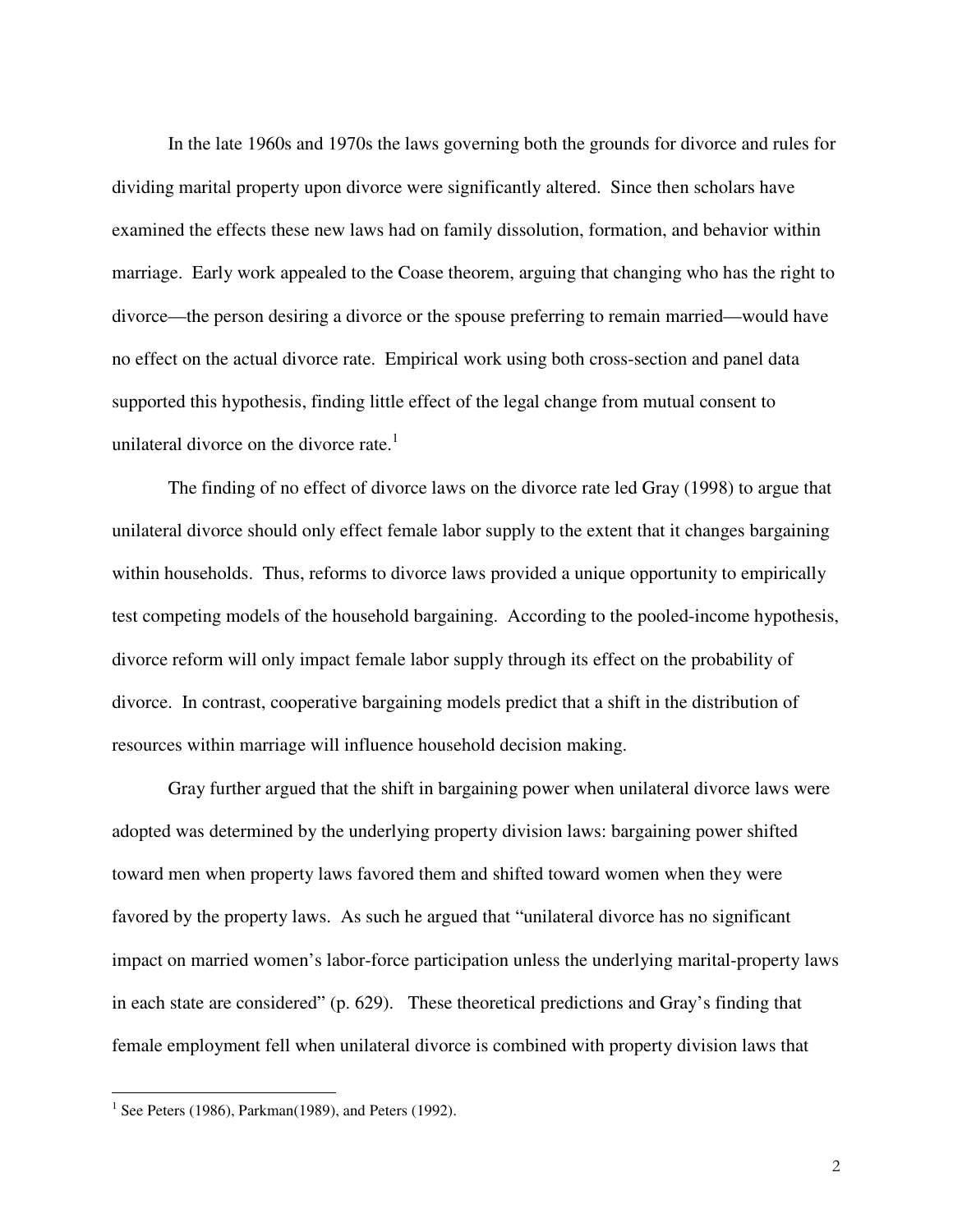favor men and increases when combined with property division laws that favor women, yielded clear support for cooperative bargaining models.

Unfortunately, the underlying assumption—that unilateral divorce had no impact on divorce probabilities—has been subsequently shown to be false. Recent research has revealed that the divorce rate did indeed rise following the adoption of unilateral divorce laws.<sup>2</sup> While the shift to unilateral divorce only explains a small rise in the probability of divorce, it also leads to a decrease in marital duration as those who do divorce do so more rapidly under unilateral divorce (Matouschek and Rasul, 2006). These two effects reduce the value of specialization within marriage and therefore provide an incentive for married women to increase their labor supply regardless of the underlying laws regarding property division.

Furthermore, while unilateral divorce's affect on the divorce rate appears to dissipate over time, this may partly reflect the impact of unilateral divorce laws on new marriages marriage rates fall, with those who do marry following unilateral divorce appearing to be better selected than those who marry under mutual consent laws (Rasul, 2006). These empirical findings imply that women in unilateral divorce states spend less of their adult life in marriage, thus reaping fewer returns from specializing in the home, and having greater incentives to make larger investments in market work. As such, this implication suggests that the labor force participation of all women (who anticipate marriage at some point), not simply married women, should rise, following the passage of unilateral divorce.

While unilateral divorce's impact on time spent in marriage provides an incentive for women to participate in market work regardless of the underlying laws regarding property

<sup>&</sup>lt;sup>2</sup> Friedberg (1998) argued in the same issue of the AER that divorce rates did indeed rise once state-specific linear trends were considered. Since then work by Wolfers (AER 2006) has confirmed a small rise in the divorce rate, showing that there was a dynamic response with divorce rates spiking following the adoption of unilateral divorce and slowly falling subsequently. He argues that the rise in divorce rates lasted about 10 years.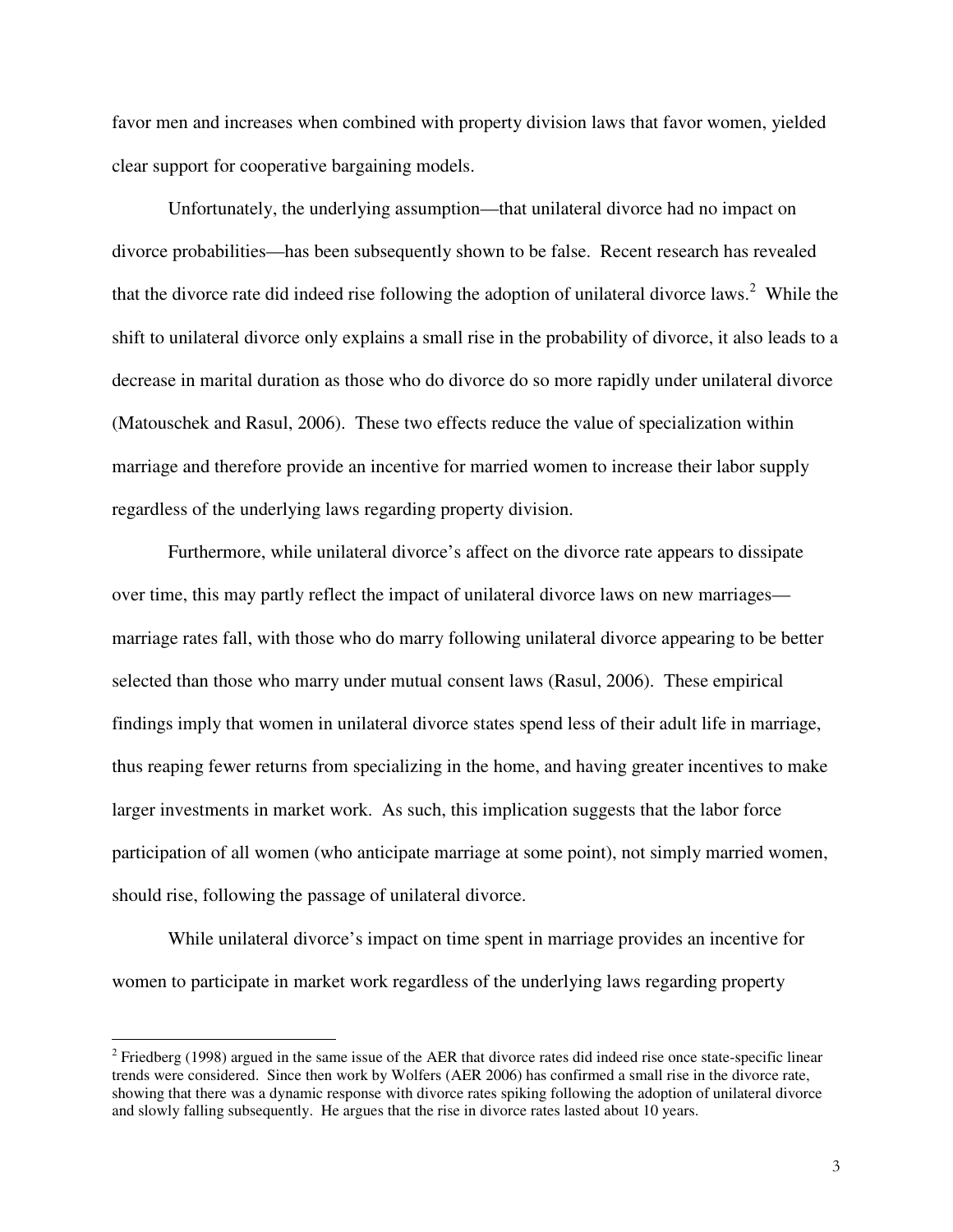division, its impact on household bargaining may lead to either an increase or a decrease in female employment for those in existing marriages when divorce reform passes. Unilateral divorce shifts bargaining power toward the spouse who values exiting the marriage most. While Gray (1998) assumed that the laws regarding property division determined which spouse values exiting the marriage most, this ignores a host of other factors that affect the value of exiting the marriage, including the strategic behavior of spouses regarding investment in marriage-specific capital. This paper reconsiders how bargaining power is shifted when unilateral divorce is adopted, challenging the assumption that property division laws govern which spouse gains bargaining power when unilateral divorce is adopted.

This paper revisits the question of the effect of divorce reform on female labor supply examining both married and unmarried women's labor force participation. My results suggest that rather than providing support for cooperative bargaining models, the empirical results presented in Gray (1998) reflect omitted variable bias. Correcting for these omitted variables results in estimates of female employment effects that are similar for the adoption of unilateral divorce across all types of property division laws and are close to those estimated in Peters (1986). Furthermore, aggregate data over a longer time period indicate that both married and unmarried women's labor force participation did indeed rise more strongly in unilateral divorce states than in comparison states.

The rest of the paper proceeds as follows: the next section considers how divorce reform may impact married women's labor supply decisions. Section II turns to results, first replicating Gray's results. I then examine an alternative test of Gray's theory: whether unilateral divorce affects female employment differentially for those with property to divide versus those without. I next add state-level aggregate controls and demonstrate that the effect of unilateral divorce is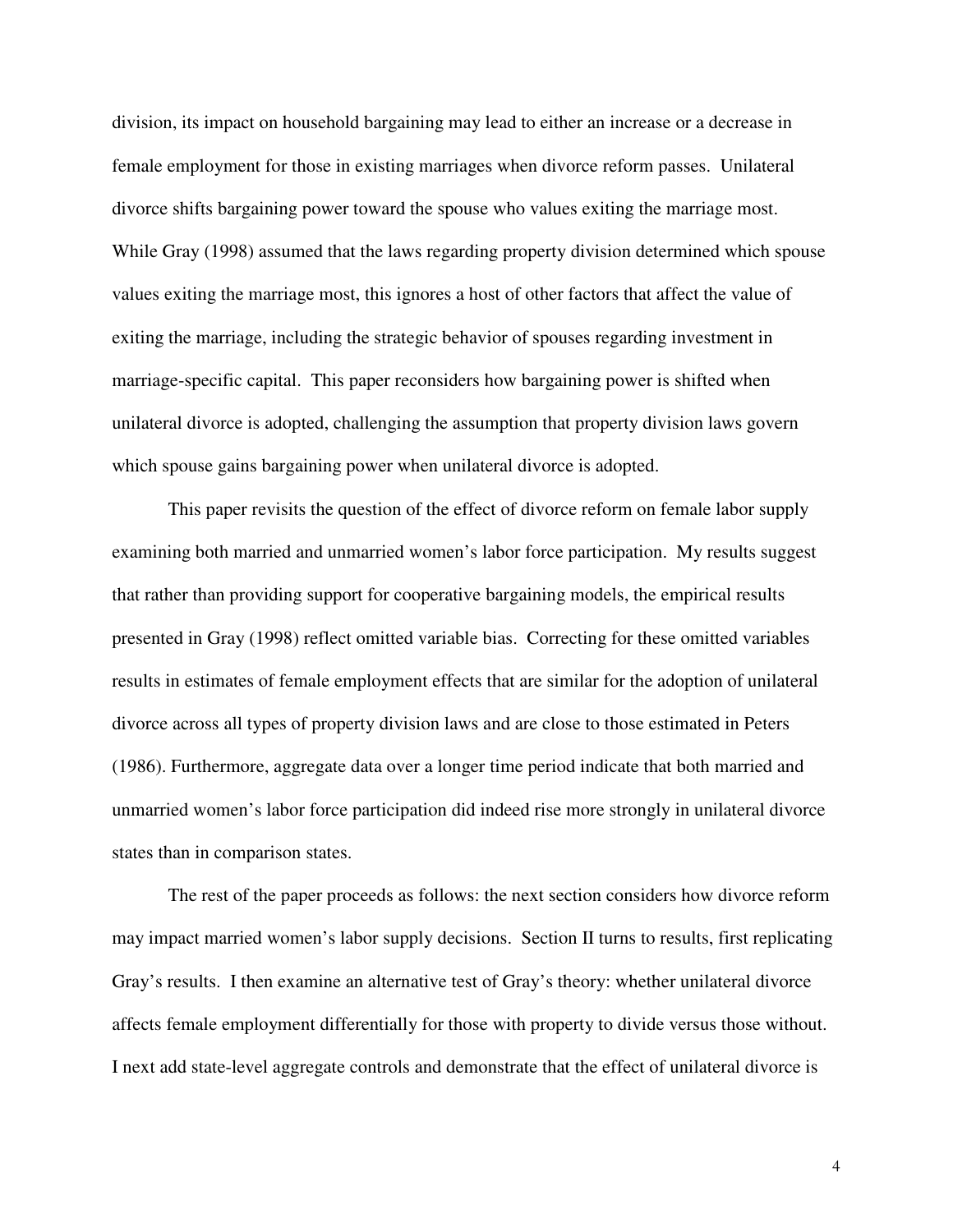invariant to the laws regarding property division once state-level controls have been added. This section further considers the impact by marital duration showing that the impact of unilateral divorce on female employment is greatest for those in the first 15 years of marriage. Finally, I show, using state-level aggregate data, an increase over time in female employment in states that adopt unilateral divorce compared with those that do not. Section IV concludes.

#### **II: Divorce Reform and Married Women's Labor Supply**

Divorce reform may affect female labor supply either because it changes the value of women's bargaining position in the relationship or because it alters the returns to specialization within marriage and thus the returns to market versus non-market work. Additionally, Peters (1986) found a rise in female labor force participation in unilateral divorce states of around 2 percentage points, arguing that unilateral divorce provided an incentive for women to self-insure against divorce by investing in market skills.<sup>3</sup>

Gray (1998) interpreted his empirical estimates as suggesting that women in states where the legal guidelines lead them to receive smaller settlements at divorce have less bargaining power under unilateral divorce than they did under mutual consent divorce. In other words women in these states prefer remaining married more than their husbands do and as such their husbands gain when bargaining power is shifted to the person who values exiting the marriage the most. Gray (1998) argued that because employment in the labor market is less of a joint investment than work in the home, these women who lose bargaining power become less likely to be employed in the labor market. Similarly, women in states that favor ex-wives in property settlements value exiting the marriage more than do their husbands, and thus gain bargaining power with unilateral divorce, and therefore work inside the home less, and thus outside the

<sup>&</sup>lt;sup>3</sup> Peter's findings rely on empirical estimation of a cross-section of states.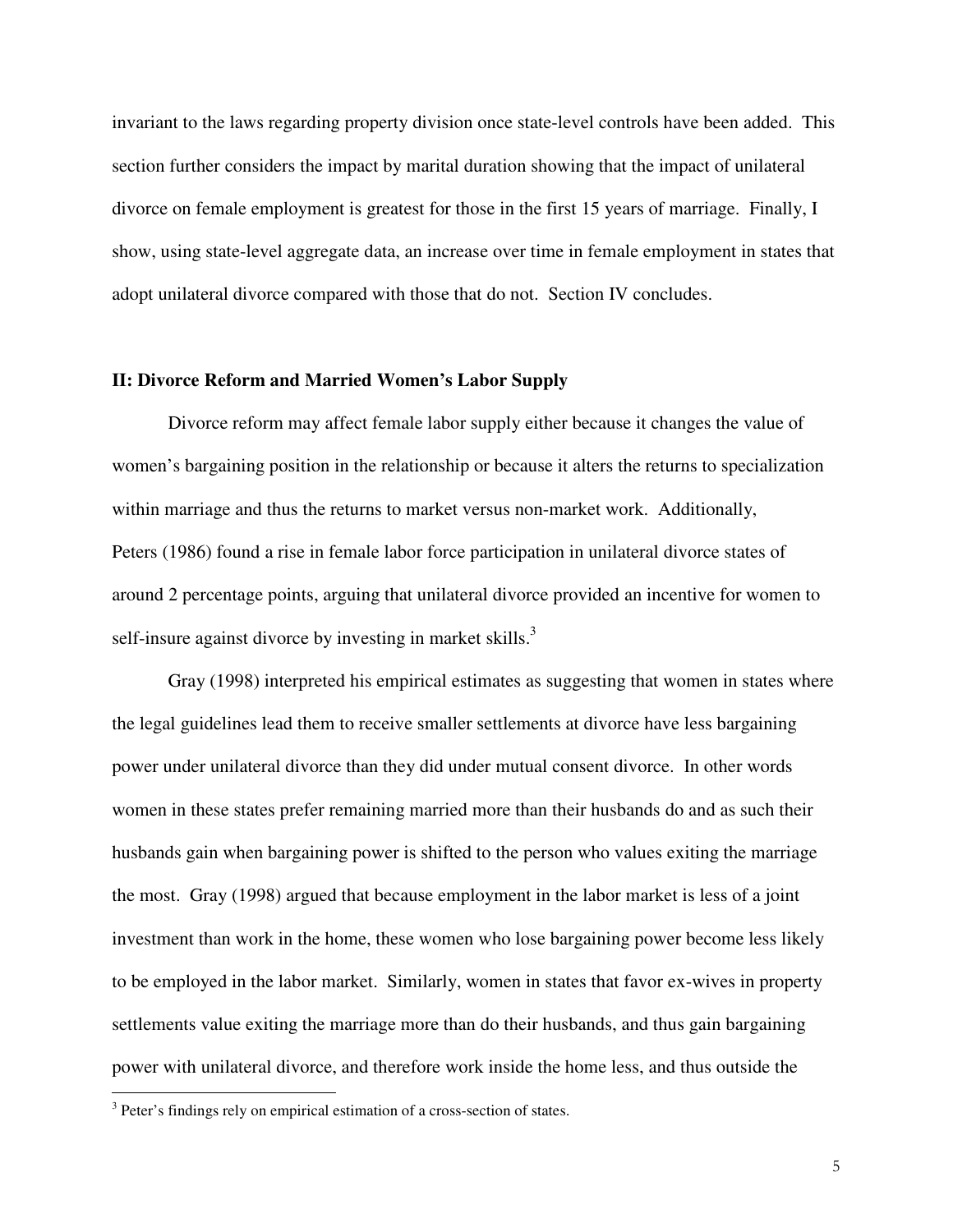home more. In contrast, Chiappori, Fortin, and LaCroix (2002) estimate a structural model where divorce laws enter by shifting the bargaining positions of the spouses. They find that divorce laws that are favorable to women *reduce* married women's labor supply

The assumption that women gain bargaining power when states with community or equitable property division laws adopt unilateral divorce, and lose bargaining power when common law property division states adopt unilateral divorce, relies on the assumption that on average women in the former states value divorce more, and marriage less, than do men (with the opposite being true in the latter). The Coase theorem is often invoked to understand how a shift from unilateral divorce to mutual consent divorce shifts bargaining powering within the family. Under mutual consent divorce laws the person desiring a divorce must compensate their spouse such that he is at least as well off divorced as married. Such compensation occurs as long as the joint return to divorce exceeds the joint return to remaining married. In contrast, unilateral divorce requires that the person desiring to remain married must compensate their spouse until he is at least as well off married as he would be divorced and again marriages continue when the joint return is maximized by remaining married.

Divorce laws change the value of exiting the marriage. This changes bargaining within households if the relevant threat point is the exit threat. Exit threat bargaining models emphasize each spouse's best option outside the marriage as the relevant parameters determining the intrahousehold distribution. Under mutual consent divorce, the relevant exit threat is to physically, although not legally, leave the marriage. This exit provides no opportunity to remarry or any legal claim to a share of the couple's joint assets. In contrast, unilateral divorce laws provide for a more attractive outside option, thus potentially changing the resulting bargain inside the

6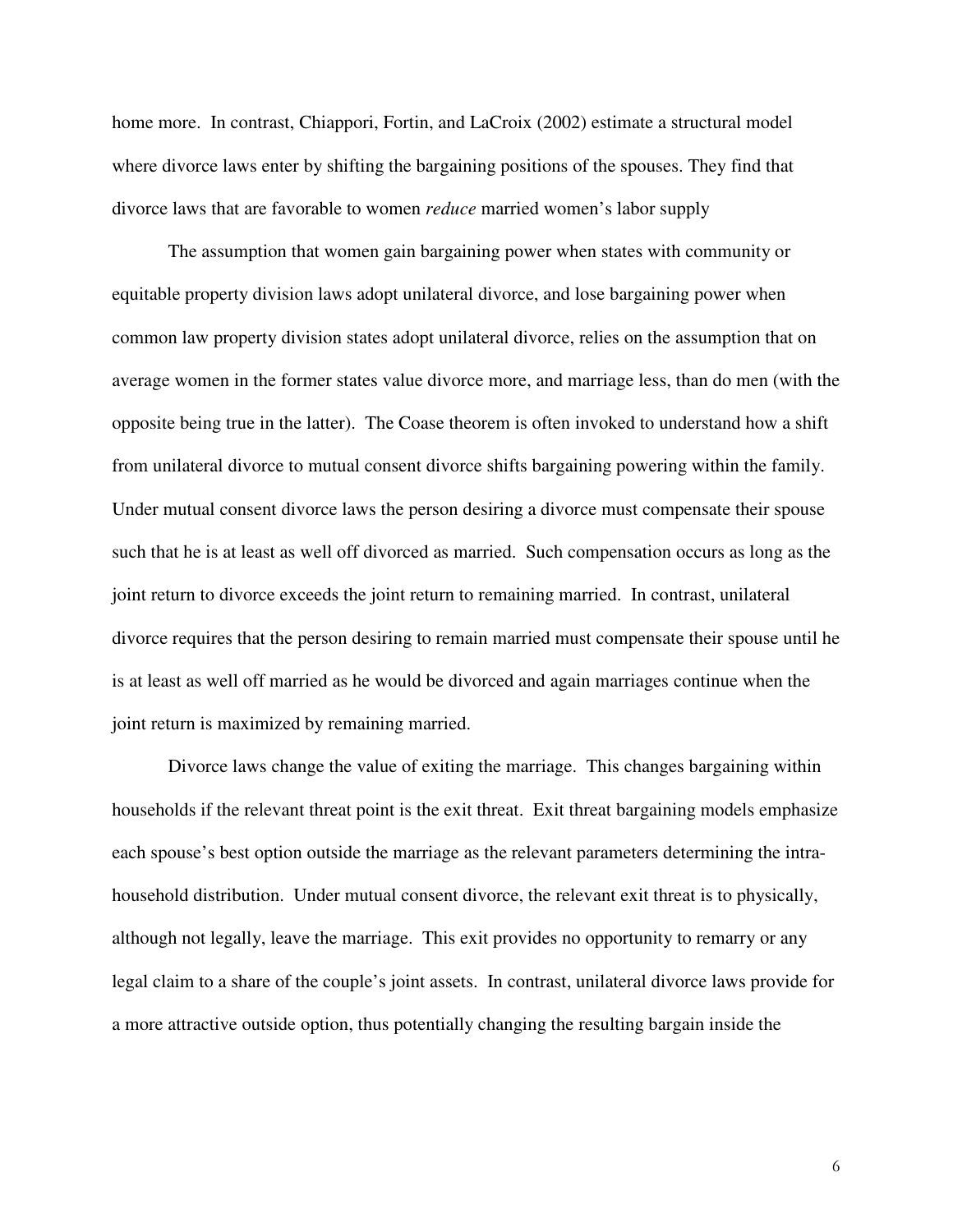marriage, with bargaining power being redistributed toward those for whom unilateral divorce provides a credible threat to exit the marriage.

Laws regarding the division of property affect the legal parameters for the division of assets, but since spouses know these laws at the time they marry and make subsequent investment decisions, these laws do not uniquely determine which spouse has a higher value of exiting the relationship. For example, if the woman prefers to divorce then the passage of unilateral divorce laws transfers bargaining power to her regardless of the underlying property laws. While she gets more resources when property laws favor women, bargaining power is transferred to the woman even when property laws favor men, as the alternative without unilateral divorce is to leave with no assets at all (or ability to remarry).

So how do we know whether women or men prefer to exit the marriage, and moreover whether this varies by the laws regarding the division of property? First, it is important to note that not all bargaining within marriage is determined by the threat to exit. For many couples who are far from the divorce margin, the relevant threat points are internal to the marriage and thus not impacted by divorce law.<sup>4</sup> Thus, the empirical question is whether the transfer of bargaining power subsequent to the adoption of unilateral divorce laws varies by gender and by property division laws for those couples for whom the exit threat is relevant.

Empirical work has found that women are more likely to file for divorce: around twothirds of those filing for divorce are women. Brinig and Allen (2000) argue that one reason for this is because women have a greater likelihood of getting custody of their children. Men who value living with their children may therefore value exiting the marriage less than their wife.

<sup>&</sup>lt;sup>4</sup> For information on bargaining models that rely on threat points that are internal to the marriage see Lundberg  $\&$ Pollak (1993).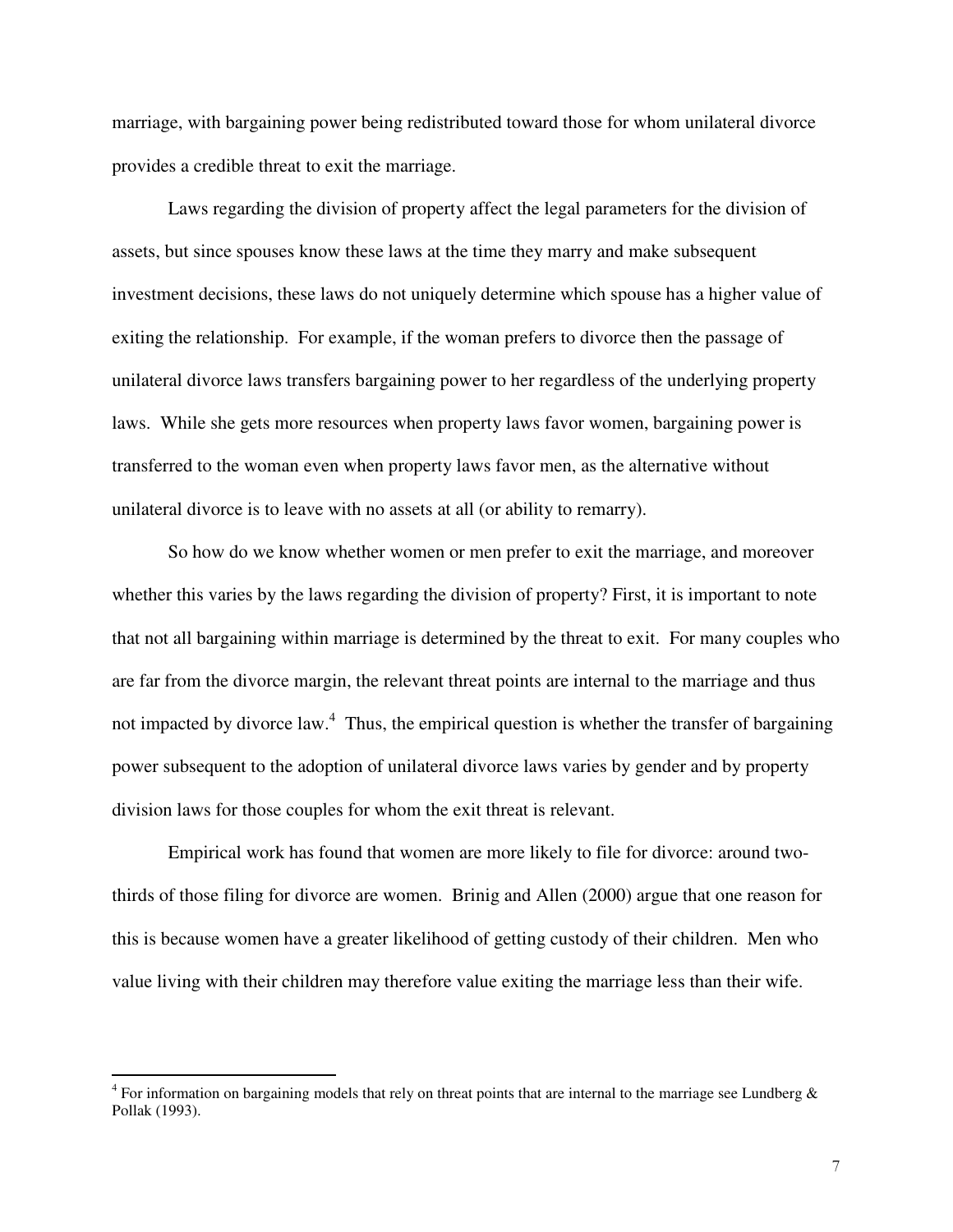Since property distribution laws don't apply to custody, concerns over custody may impact the value of exiting the marriage in a way that is uncorrelated with property division laws.

Women and men choose whether to marry, whom to marry, and subsequently make decisions within marriage that reflect the underlying property laws. A woman who knows that her spouse will get a greater division of the assets at divorce may choose to invest in fewer shared assets, opting instead to invest in her options outside of marriage. Thus, at the time that unilateral divorce laws pass, theory can provide us with little certainty as to whether men or women are better off under unilateral divorce laws despite knowing the property division laws.

Theory provides much clearer guidance on how unilateral divorce may affect female labor force participation through changing the value of household specialization. Becker's treatise on the family stressed that much of the value of marriage lay in the ability to specialize within marriage; as such, the full benefits from marriage are realized when one spouse specializes in the home, while the other specializes in the market (1981). These specialized skills are highly complementary within a marriage, yet are less useful if single. Thus, if unilateral divorce changes the proportion of one's life spent outside of marriage, either by increasing the probability of divorce, decreasing the expected duration of marriage, or decreasing the probability of marriage, then it decreases the returns to such specialization. Indeed much research has shown that divorce rates rise, marital duration falls, and marriage rates fall in the wake of unilateral divorce.<sup>5</sup> These empirical findings suggest that women's labor force participation, both while married and prior to marriage, should rise with the adoption of unilateral divorce regardless of the underlying property division laws.

<sup>&</sup>lt;sup>5</sup> Wolfers (2006), Friedberg (1998) both find an increase, albeit small, in divorce resulting from unilateral divorce. Rasul (2006) finds a decrease in the marriage rate and reduced duration of marriage is shown by Matouschek and Rasul (2006).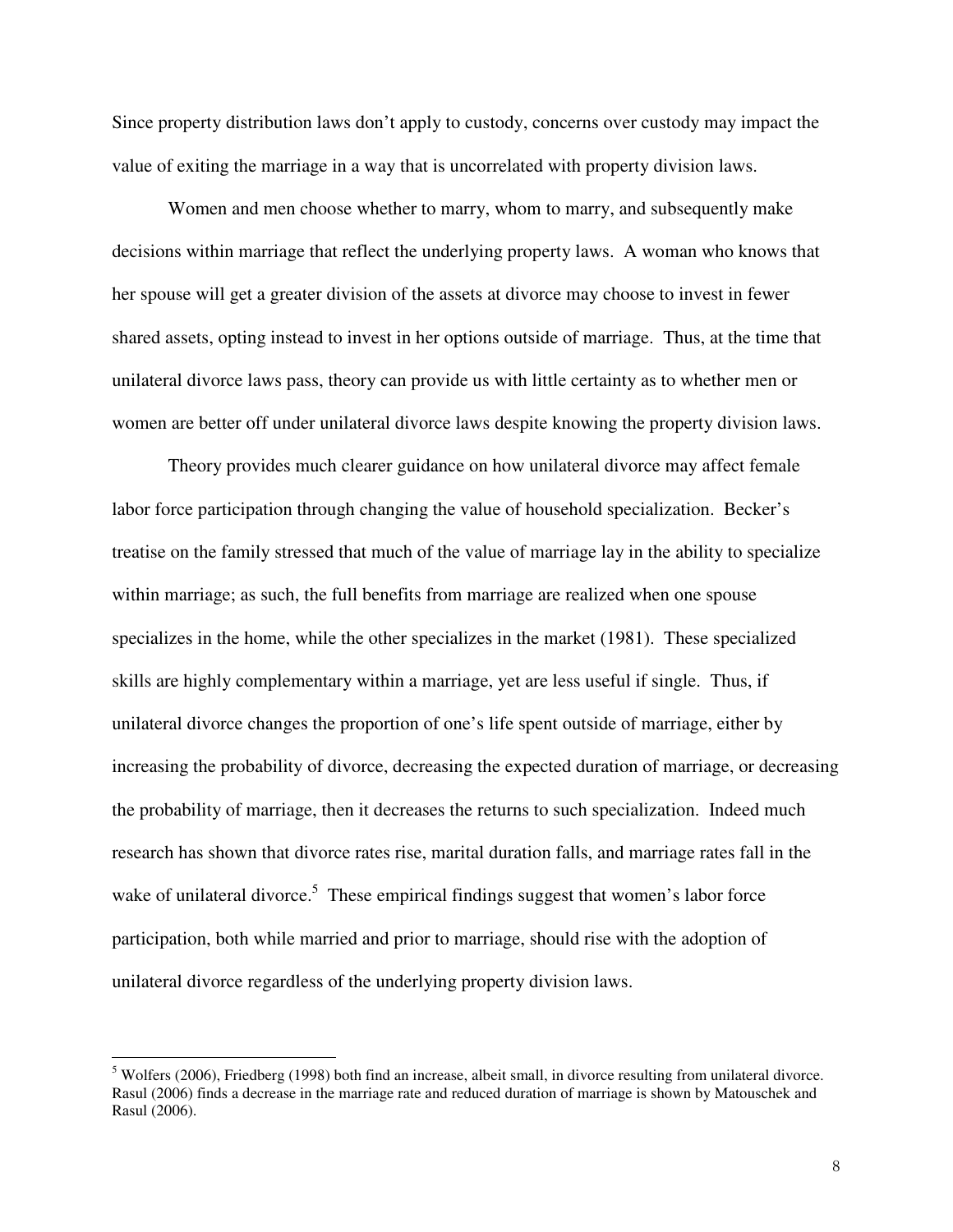#### **III: Empirical Results**

Turning to the empirical results, I start by replicating and extending Gray's results using the 1970 and 1980 Censuses of Population. The primary regression he runs is:

Employed<sub>i,s,i</sub>= $\alpha + \beta_1$ Unilateral w/common law<sub>s,t</sub> +  $\beta_2$ Unilateral w/community<sub>s,t</sub> +  $\beta_3$ Unilateral w/equitable<sub>s,t</sub> + 2  $\delta E$ quitable Division $_{_{s,t}}+ \chi H$ ousehold nonlabor income $_{_{i,s,t}}+ \phi H$ usband's Income $_{_{i,s,t}}+ \sum \varphi_k(K$ ids Ever Born $_{_{i,s,t}})^k$  $k = 1$  $\int_{i,s,t}^{i} f(t) \Delta S_{i,s,t}^{i} + \mu \text{ if the function } \int_{i,s,t}^{i} f(t) \Delta S_{i,s,t}^{i} + \mu \text{ if the function } \int_{i,s,t}^{i} f(t) \Delta S_{i,s,t}^{i} + \mu \text{ if the function } \int_{i,s,t}^{i} f(t) \Delta S_{i,s,t}^{i}$  $er\ Born_{i,s,t})^{k}+$  $A_n + \gamma A_n$  *kids* under  $\delta_{i,s,t} + \eta A g e_{i,s,t} + \mu White_{i,s,t} + \xi E du cation_{i,s,t} + \psi U rban_{i,s,t} + \lambda Year$  of  $Census_t + \sum_i \eta_s State_s + \varepsilon E$ 

where the  $\beta$ 's are the coefficients of interest. The effect of unilateral divorce is estimated separately for the three property division regimes: common law, community property, and equitable division.<sup>6</sup> The same specification is also run replacing the three dummy variables with a single indicator variable for unilateral divorce regardless of the type of property division. Gray (1998) reports that one state in his sample changes from common law property division to equitable division over this period; he therefore includes the direct effect of adopting equitable property division in his regressions.<sup>7</sup> Aside from state and year fixed effects, individual characteristics are included as controls, although many of these controls may themselves be changed by the adoption of unilateral divorce. For instance, existing research has shown an effect of unilateral divorce on fertility. Husband's income is particularly problematic as

<sup>6</sup> Gray (1998) codes all states as following into one of these three property division regimes. There is, however, some disagreement among legal scholars over this classification. For instance, this division ignores whether a state had eliminated fault from consider in property division. Additionally, Jacob (1988) goes through property division laws finding that by 1983 22 states had a provision to value the homemaking contribution of spouses, 19 states had "unequivocally eliminated fault from consideration in property division" (p.121), and 5 states had switched to "equal" distribution, 5 were ambiguous, while the remainder followed equitable division. For consistency, I follow Gray's coding of property division laws and his coding of unilateral divorce laws.<br><sup>7</sup> I follow his sample which excludes 5 states that changed their divorce laws in the late 1970s. Only one state in his

sample changed from common law property division to equitable division during this period. Thus equitable division is included as a control, common law is the excluded category, and community property is collinear with the state fixed effects and is therefore not included. Following Gray, the control for equitable division is not included when the three dummy variables for unilateral divorce are replaced by a single indicator variable.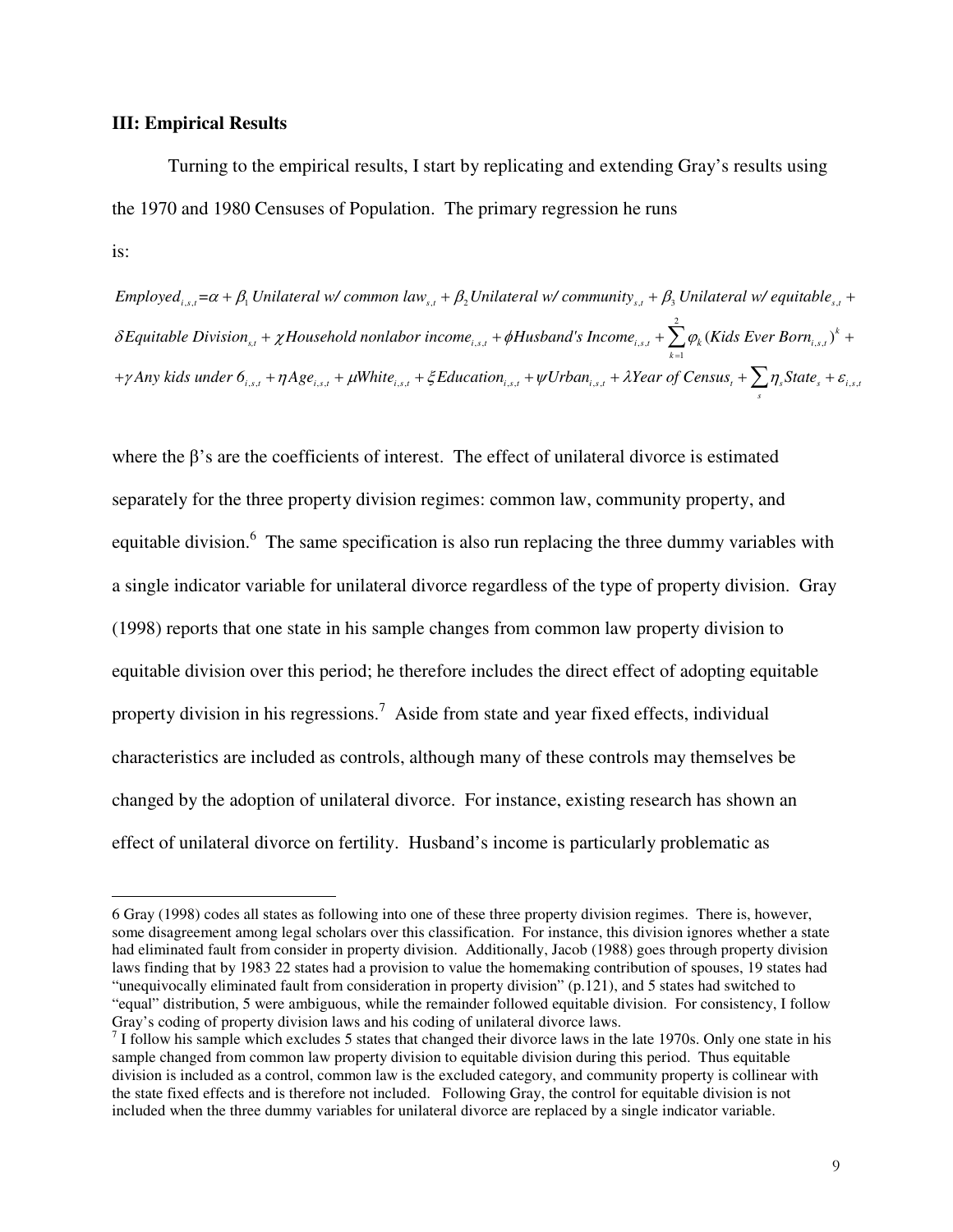husbands and wives labor are jointly determined, presumably by household bargaining. Thus any policy change that impacts household bargaining may impact both wives and husbands earnings.

The first column of Table 1 reports Gray's primary specification (his Table 3, columns 2 & 3).<sup>8</sup> Panel A reports regressions where there are three dummy variables indicating whether a state has unilateral divorce with equitable division, common law, or community property division laws. Panel B reports regressions where the independent variable of interest is measured as a single dummy variable indicating whether the state has unilateral divorce. The second column replicates this specification using the same 1 in 1000 Censuses samples and follows his coding of both the dependent and independent variables.<sup>9</sup> The replication is nearly exact with coefficient estimates within rounding error at the third decimal place.<sup>10</sup>

The next several columns investigate the hypothesis put forward by Gray that the estimates of the response of married women's labor supply to the adoption of unilateral divorce is governed by how the state will divide property by considering the property that a couple owns. The argument for why unilateral divorce affects women differently in common law states versus equitable division or community property states is that men typically hold title to property in common law states and thus have greater resources upon divorce. The most important asset that most couples divide at divorce is their home (and this asset is also easily held only in the husband's name). As such, we would expect to see differences between home owners and renters in the impact of unilateral divorce laws that vary by property regime, with the results

<sup>&</sup>lt;sup>8</sup> Gray (1998) reports t-statistics. I calculate the implied standard errors and show standard errors rather than t-

statistics.<br><sup>9</sup> ICPSR studies: 0018 and 8101.<br><sup>10</sup> Robust standard errors are reported in parenthesis, calculated to be consistent with Gray (1998). Standard errors clustered at the state level are reported below in brackets. Somewhat surprisingly, clustering yields smaller standard errors.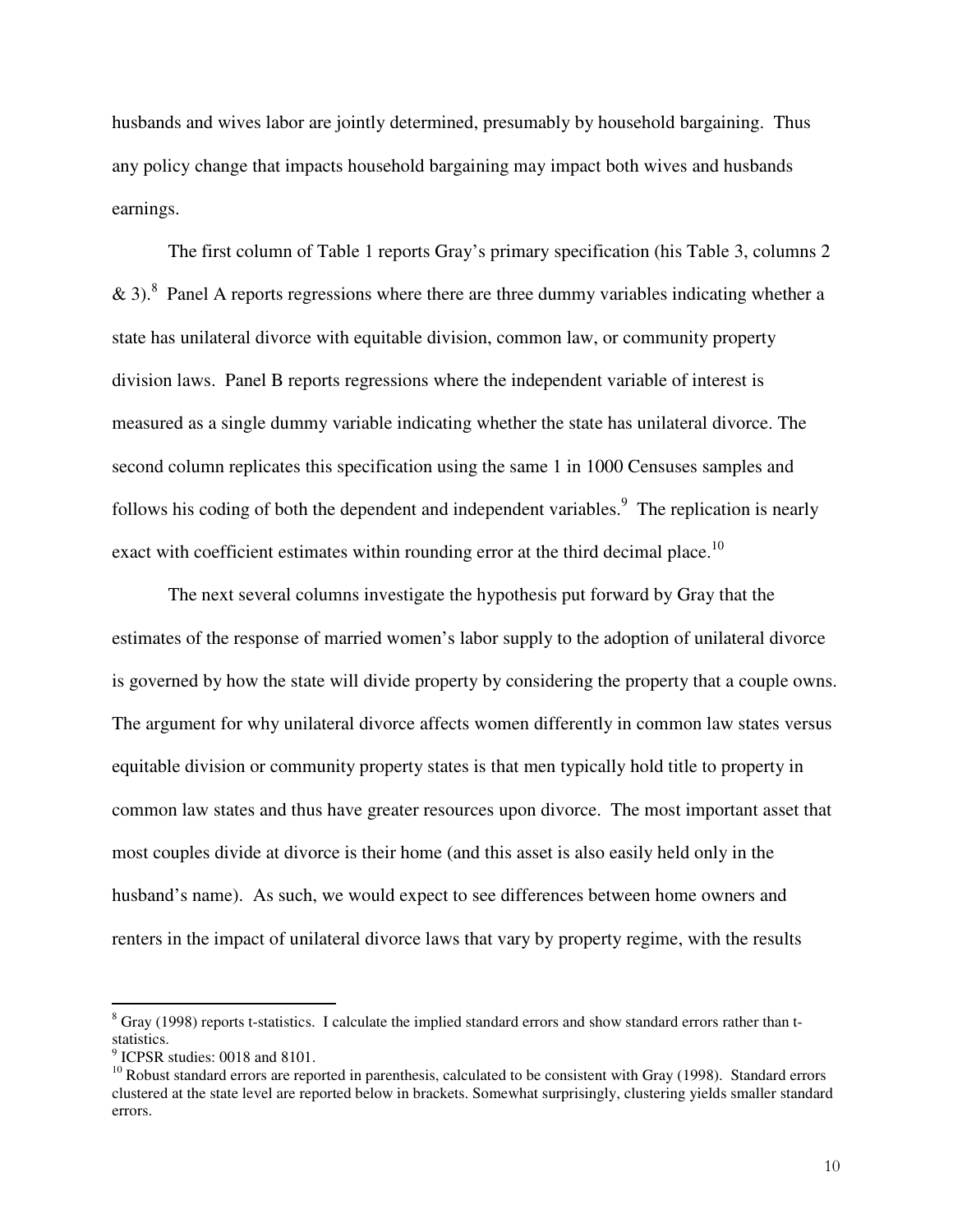shown in columns 1 driven by those who own property. What we see instead is that the negative relationship between married women's employment and the adoption of unilateral divorce in states with common law property division is driven largely by those who don't own a home. The change to unilateral divorce leads to a statistically significant 10 percentage point decrease among renters in married women's employment in states with common law property division. In contrast, among home owners unilateral divorce leads to a non-significant 2 percentage point fall. The coefficient on unilateral divorce with community property is similar across the two groups and the coefficient on unilateral divorce with equitable division is positive for both groups, albeit slightly larger for renters.

Similarly, we can disentangle the effects by race. Column 5 shows a large negative effect—a statistically significant decrease in married women's employment of 18 percentage points when unilateral divorce is adopted in states with common law property division. In comparison, non-black married women's employment falls by 1.2 percentage points and is not statistically significant. For blacks there is also a statistically significant fall in married women's employment when unilateral divorce is adopted by states with equitable division property division laws. Looking at community property states, we see a large—10 percentage point—rise in married black women's employment when unilateral divorce is passed. Among non-blacks there is a small increase in married women's employment in both community property and equitable division states that adopt unilateral divorce.

The results shown in columns 3-6 of Table 1 point to the potential for omitted variable bias to be driving the effects found in Gray  $(1998)$ .<sup>11</sup> While many researchers have argued for

 $11$  In tables available from the author on request I investigate two groups whose labor force participation should be unaffected by household bargaining: Never married men and women ages 40 to 65. This older group of never married individuals are unlikely to marry in the future (although it remains possible that being in this group is affected by unilateral divorce laws). The coefficients for never-married men are similar to those shown for married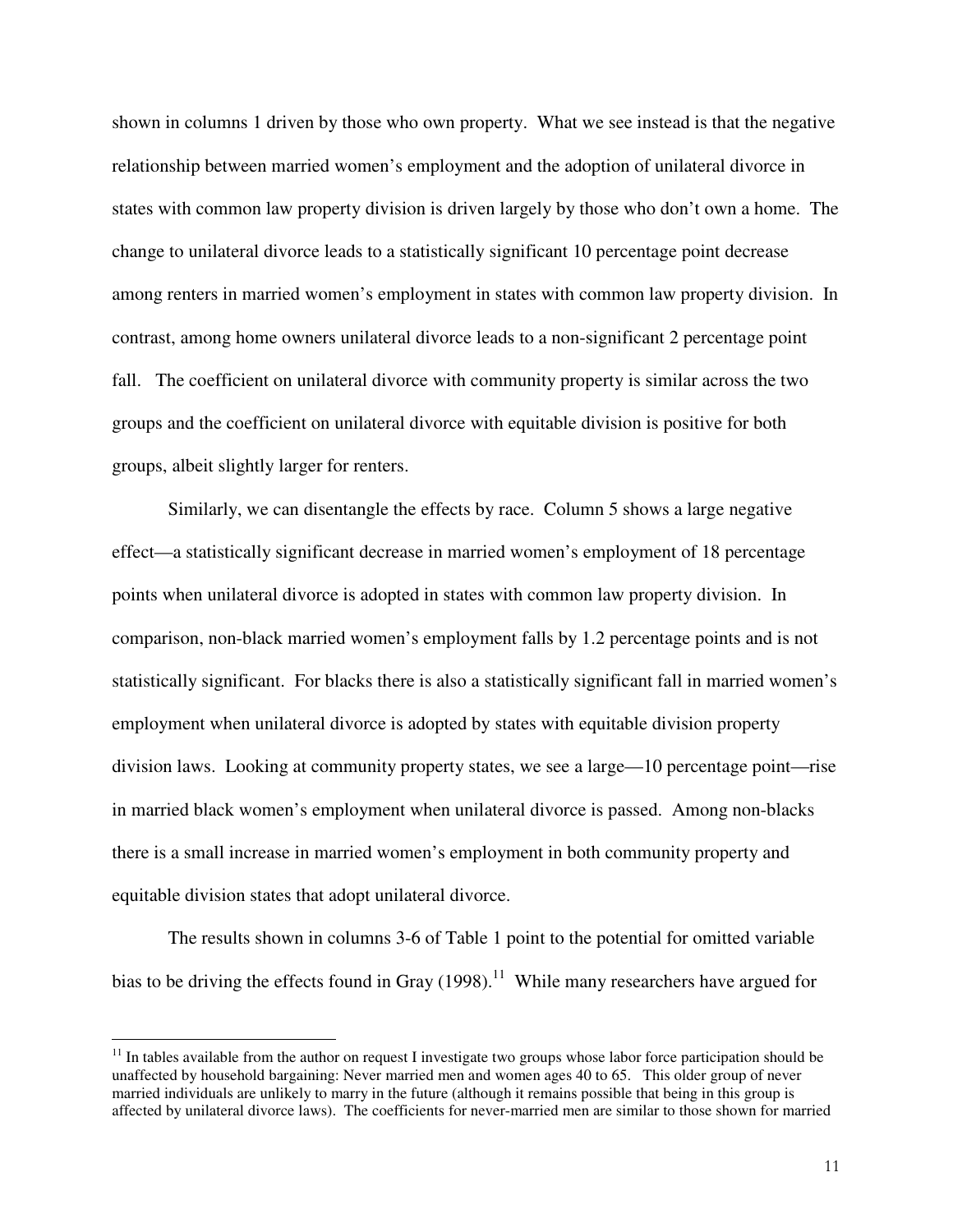the exogeneity of the adoption of unilateral divorce laws as they were adopted around the country largely as a procedure refinement to already existing divorce law, there have not been similar arguments made for the exogeneity of property division laws. Furthermore, in parsing this effect out across the three property division regimes there are fewer state changes to identify the effects. For instances, in community property states, all states except Louisiana had unilateral divorce by 1973. Among common law states, 4 states changed their divorce laws to allow unrestricted unilateral divorce—Alabama, Florida, Georgia, and Rhode Island. The majority of the states, 29, follow equitable division which had 4 states change their divorce law to allow unilateral divorce prior to 1970, 17 that changed between 1970 and 1980, and 8 that had not adopted unilateral divorce by 1980. The few states with community property or commonlaw property division laws may also have had other policy changes during the 1970s. Abortion laws were changing, food stamp programs were being introduced and expanded, AFDC varied and was changing, including AFDC for married couples through the AFDC-Unemployed Parent program.

Table 2 seeks to reconsider Gray's results, eliminating the endogenous individual control variables, adding in control variables for state-level demographics and male unemployment, and finally adding in controls for other policy changes that impacted families and potentially married women's employment. Additionally, I use the 1 in 100 census files provided by IPUMS which both provide a larger sample and ensure uniform coding of variables across the years.

The first column shows that dropping the potentially endogenous variables attenuates the estimated coefficients (the remaining individual level controls include a quadratic for age, a

women. Never-married men are more likely to work when states that have community property laws or equitable division laws adopted unilateral divorce and less likely to work in states that adopted unilateral divorce with common law property division. Never married women are more likely to work when unilateral divorce is adopted regardless of the underlying laws governing property division. These findings point to the importance of investigating omitted variable bias and sample selection effects further.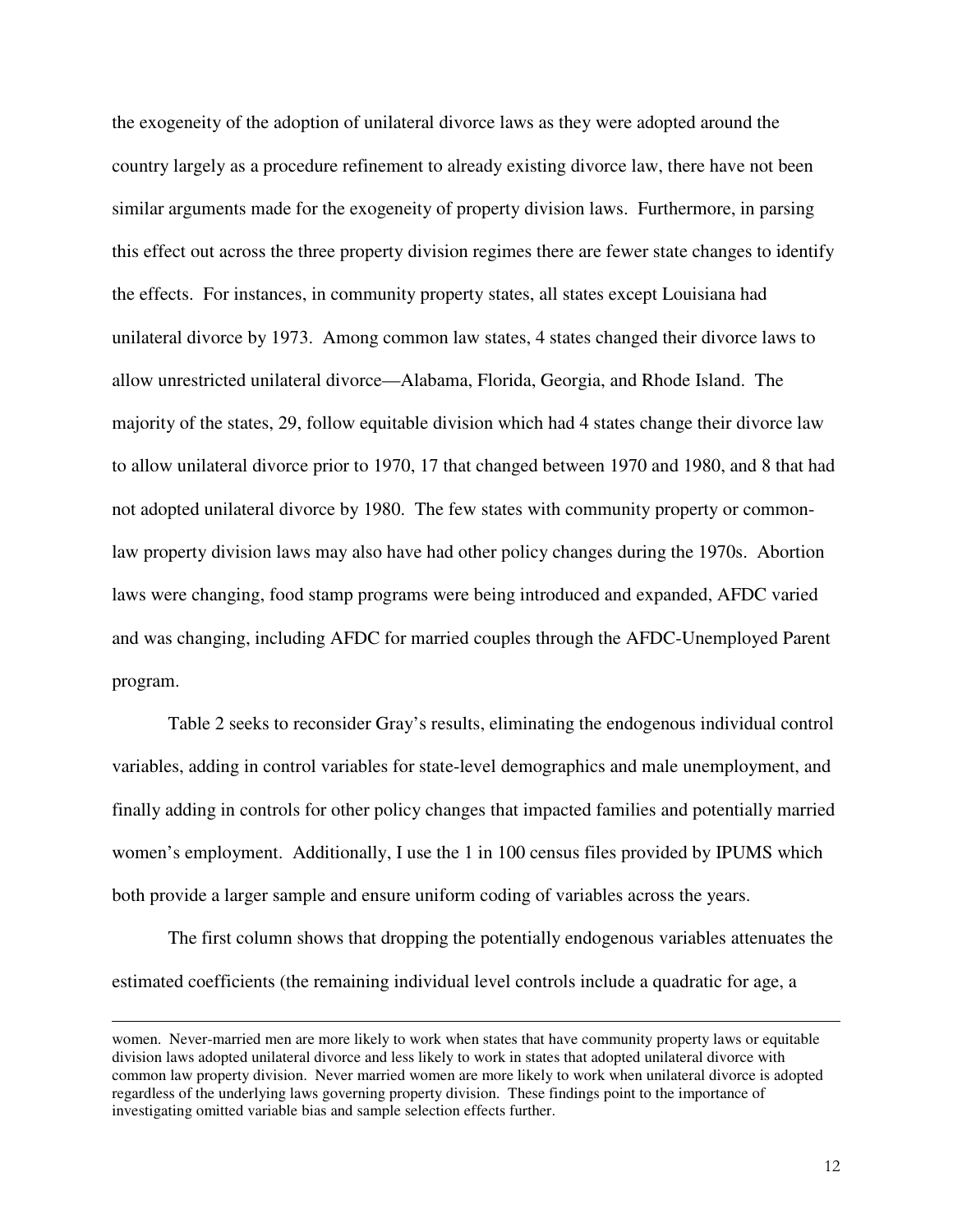saturated set of dummy variables for educational attainment, and race).<sup>12</sup> Panel A shows a negative relationship between married women's employment and unilateral divorce in common law states and a positive relationship for unilateral divorce in equitable and community property division states and Panel B shows no statistically significant effect of unilateral divorce when the effect is not allowed to vary by property laws. The next column adds controls for time-varying factors at the state-level, such as the natural log of state personal income per capita, age composition variables indicating the share of states' populations aged 26-40, 41-55, 56-65, and over 65, the share of the state's population that is black, and the male unemployment rate. The estimated effects in Panel A are now all positive, albeit not statistically significant. Panel B shows an effect of unilateral divorce on married women's labor supply of 0.4 percentage points—similar to that estimated by Gray. While Gray concluded that there was no effect on unilateral divorce on married women's labor supply unless the underlying property division laws were considered the estimate here, and that in Gray, is imprecisely measured and would allow effects in either direction.

The third column adds controls for time-varying state-level policy such as the presence of a food stamp program, the presence of welfare for families with an unemployed parent, the maximum AFDC rate for a family of four, and whether a state allows abortion. Both Panels A  $\&$ B now show statistically significant increases in married women's labor force participation of about one-percentage point when unilateral divorce is adopted—regardless of the underlying laws governing property division at divorce. Breaking this effect across the three property regimes shows coefficient estimates that are similar across the three types of property laws. The

 $12$  This includes correcting the coding of race. Gray coded Hispanics in only states sharing a border with Mexico as non-white in 1970 and all Hispanics were coded as non-white in 1980. This derives from using two different variables—Spanish surname and Hispanic—to define white. Since Hispanic is available for 1970 and 1980 a consistent coding is available for these two periods. However, it is not possible to code Hispanic in 1960 consistently across all states.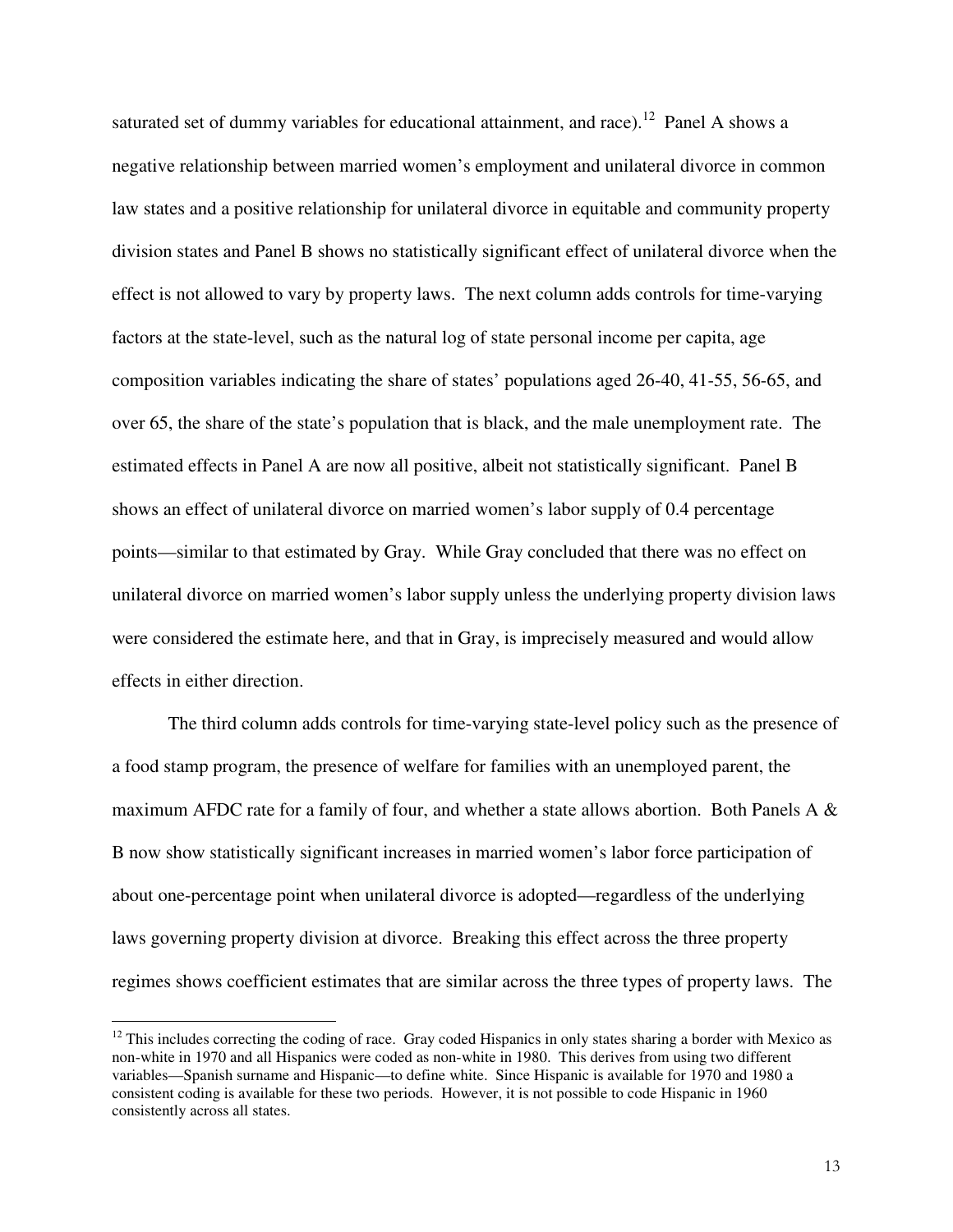next column includes the states that were dropped from Gray's analysis: Massachusetts, Montana, Rhode Island, Wisconsin, and Missouri (Gray dropped them because they changed their divorce laws in the mid 1970s and therefore have less time to impact behavior). The estimated coefficients remain similar when these states are included, albeit attenuated slightly. The next few columns show that the large differences in effects on renters versus non-renters and blacks versus non-blacks that were evident in Table1 are no longer evident once controls are added for time-varying state-characteristics.

Tables 1 and 2 point to the problem of omitted variable bias in determining whether unilateral divorce impacted married women's labor force participation. Table 3 considers whether selection into and out of marriage is affecting the estimates of the effect of unilateral divorce on married women's labor force participation by examining the impact by marital duration. These columns show that unilateral divorce has the largest impact on the labor force participation of women married 5-10 years, the period during which many marriages are most likely to end. This relationship suggests that the threat of divorce is playing a role in the relationship between unilateral divorce and whether married women work.

The results thus far have not been able to adequately address pre-existing trends. The difficulty of establishing a relationship between unilateral divorce and marital outcomes given the pre-existing differences among states in changes in norms and behavior regarding marriage has led scholars to examine data sets that cover a long period and allow the dynamic response of the policy change to be explicitly mapped out. The difficulty with married women's labor force participation is that the Current Population Statistics groups several states together during the 1970s reducing the number of state-years available for analysis.

14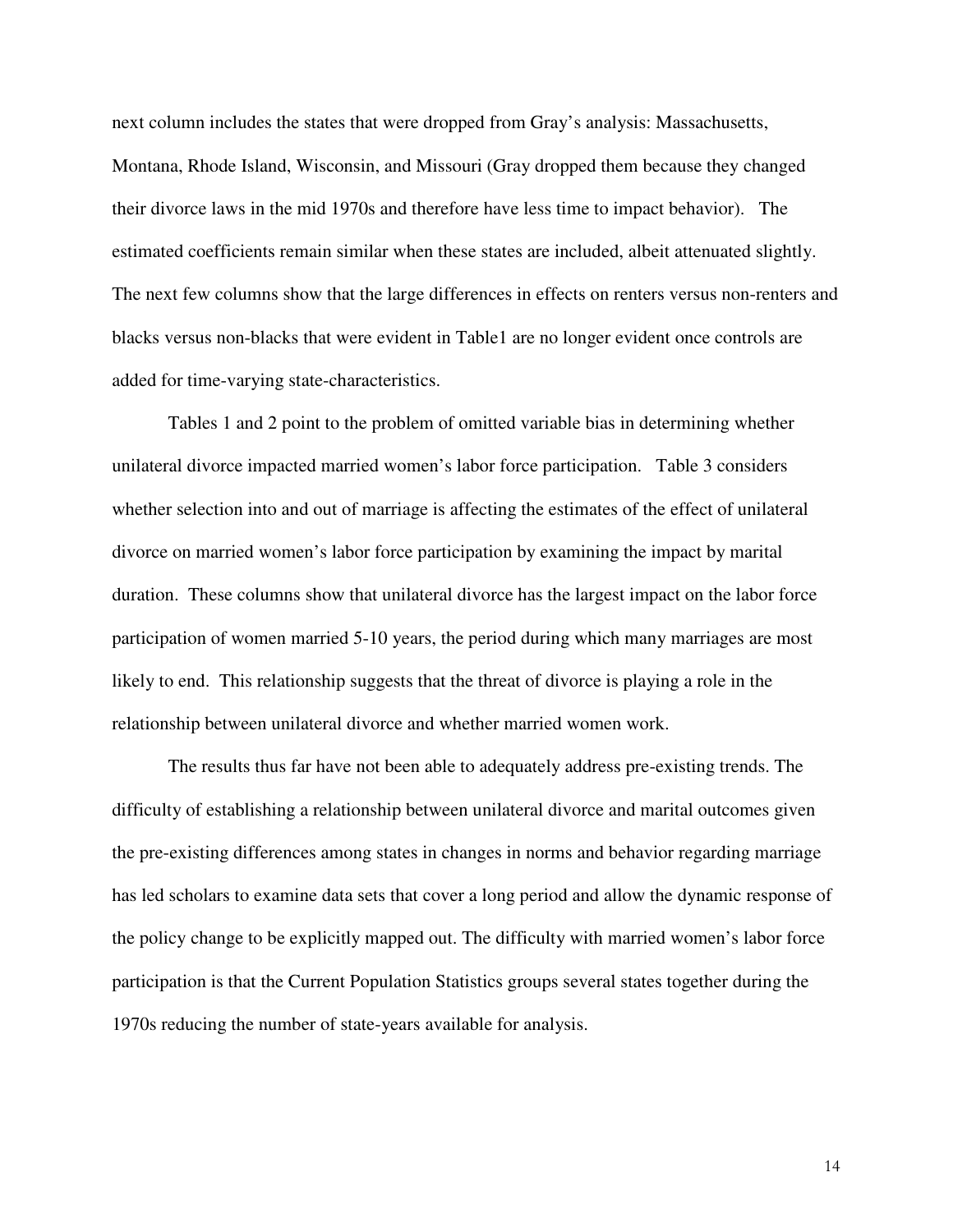Figures 1a and 1b shows the aggregate labor force participation rates of married and all women respectively using annual data from the March CPS. These figures show that female labor force participation rose in the mid-1970s in states that adopted unilateral divorce relative to those that did not (while states vary in the timing of adoption, states are simply grouped into those that adopt unilateral divorce and those that do not). This rise for married women appears to last about 10 years. In contrast, the labor force participation rates for all women rose and remain about 2 percentage points higher in unilateral divorce states. This difference reflects the greater labor force participation rates for unmarried women as well as married women. This result is consistent with results that find lower marriage rates in unilateral divorce states; as a result, unmarried women have a greater incentive to invest in market skills.

Table 4 examines these results exploiting the variation that comes from differences across states in the timing of the adoption of unilateral divorce. Furthermore, the regression format includes leads and lags for unilateral divorce to see if the timing evidence supports a role for unilateral divorce in increasing female labor force participation. The CPS is potentially problematic because several states are grouped together between 1968 and 1972 and others are grouped together between1973 and 1976. Only around a quarter of the states are separately identified over the entire period. I use all available state-years in the regressions shown in Table 4; however the results are similar when I include only states that can be individually identified each year between 1968 and 1995.

The specification in the first column examines the relationship between unilateral divorce and the employment of all women. By looking at all women, we look at the total effect on employment—that stemming from changes in marital behavior as well as from changes within marriage. The second column adds state-level aggregate controls. Both columns show a clear

15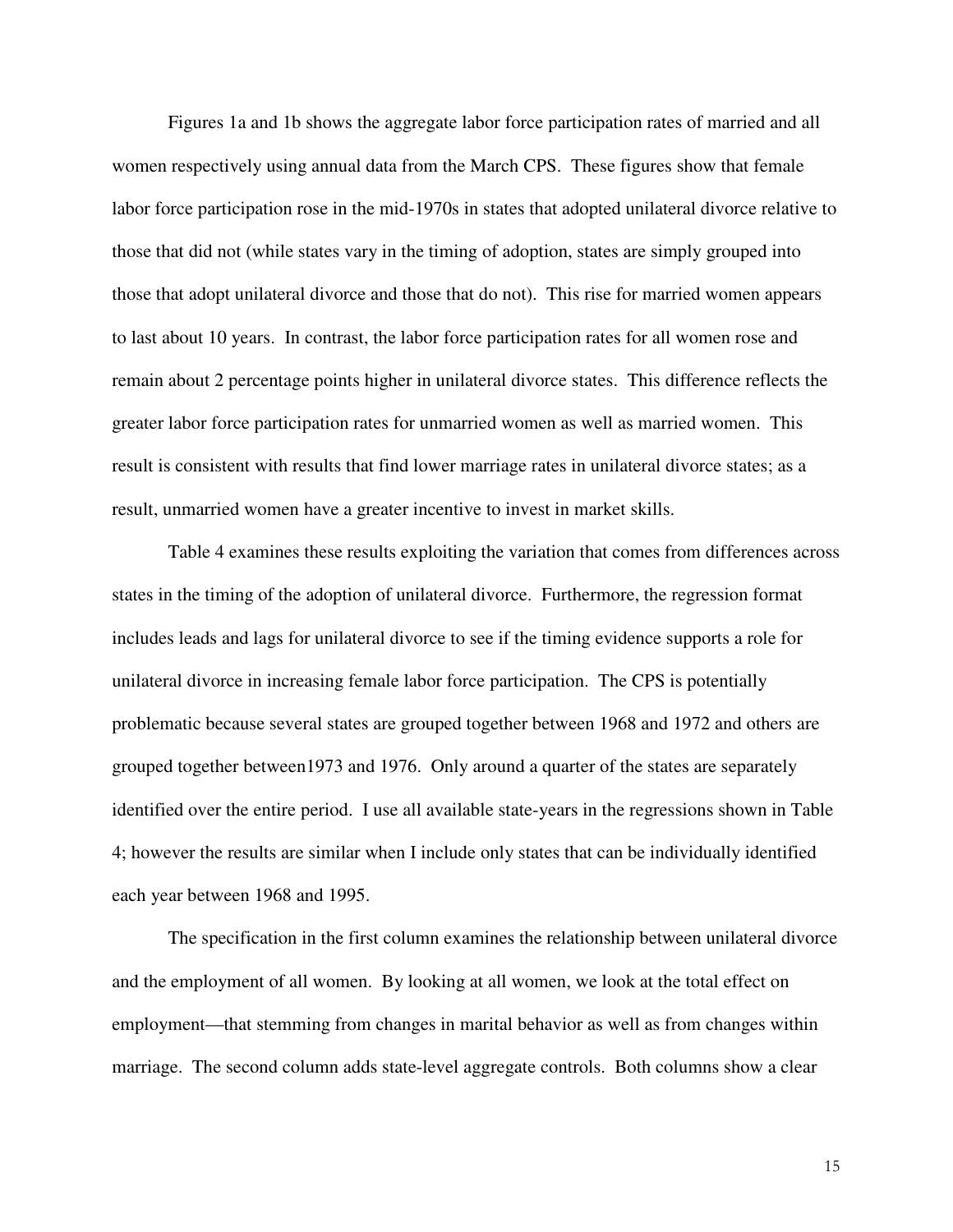rise in female labor force participation that begins a few years after unilateral divorce is adopted. Adding controls increases the estimated coefficients and sharpens the estimates. Both specifications suggested that within 5 years of unilateral divorce female employment has risen by 2-3 percentage points.

Columns 3-4 in Table 4 show a less consistent pattern for married women. As was seen in the earlier tables, the relationship between unilateral divorce and married women's employment is sensitive to the inclusion of state-level aggregate controls. The first column does not include controls for other time varying state-level factors and we see a small and insignificant effect of unilateral divorce on married women's labor supply. Adding controls leads to statistically significant increase of 2-3 percentage points that is not seen in the years leading up to unilateral divorce and grows following the adoption of unilateral divorce.

#### **IV: Conclusion**

This paper examines how changing the laws governing divorce and property division change women's labor supply decisions. Divorce laws change the value of exiting the marriage and thus potentially change bargaining within the household. These laws also potentially change the returns to specialization in household production by reducing the amount of time women can expect to spend in marriage and by increasing the returns to investing in one's options outside of marriage. In earlier work Gray (1998) argued that there was no direct affect of unilateral divorce on female labor supply; rather the impact of unilateral divorce depends on the prevailing laws governing property division. This paper revisits this question finding that the inability to find an effect of unilateral divorce on female labor supply reflected omitted variable bias and heterogeneity in treatment for women based on marital duration. Moreover, the small number of states following common law property division and adopting unilateral divorce makes the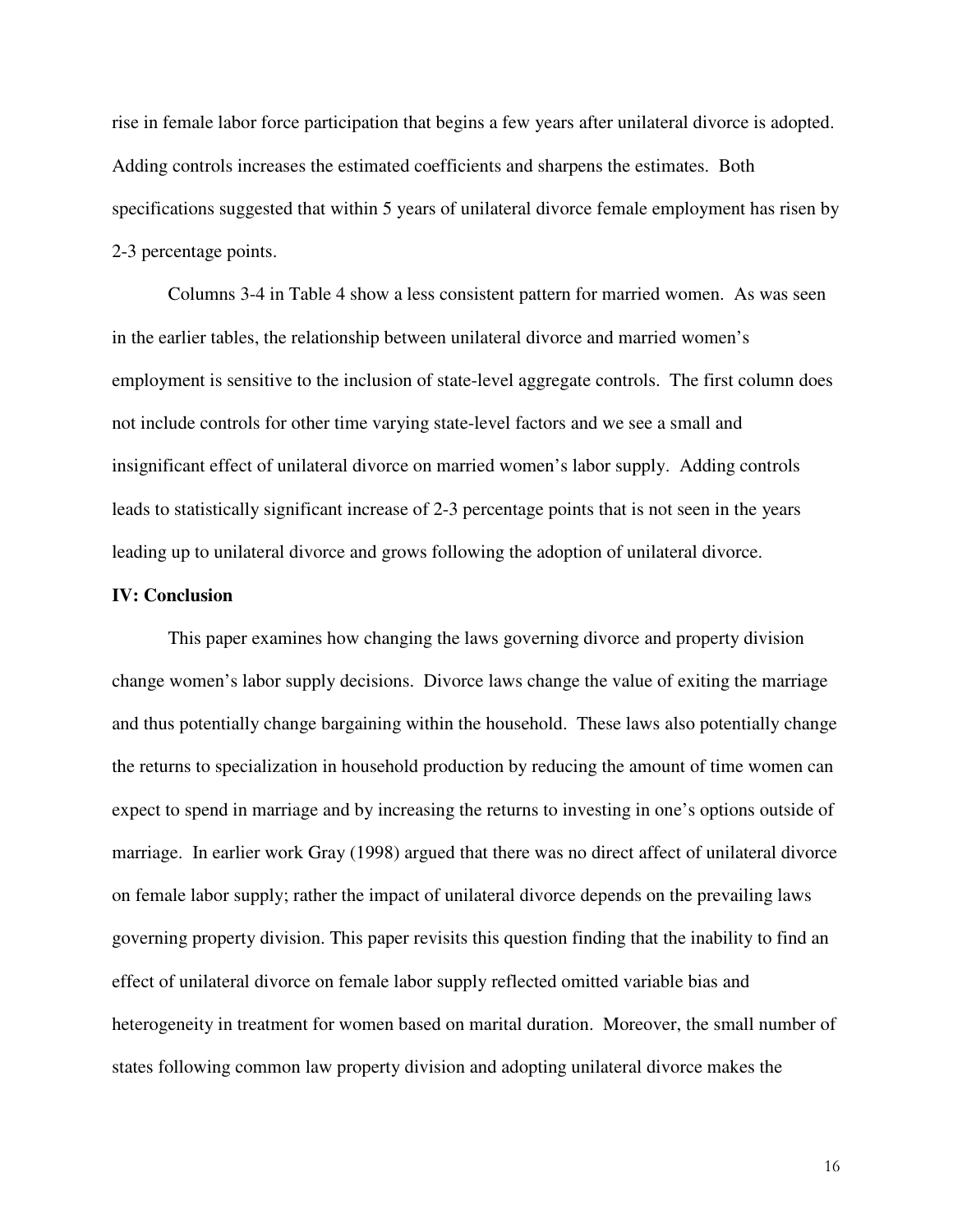finding of a negative effect on female employment in these states very sensitive to the sample and specification used.

This paper adds a richer set of controls for state level time-varying factors and finds that adding these controls yields estimates that imply an effect of unilateral divorce on female employment that is similar across legal regimes for the division of property at divorce. These findings suggest that unilateral divorce led to a 1 percentage point rise in female employment. Considering martial duration leads to estimates that are double for those in the earlier years of marriage, with little effect found for those married for 15 years or longer. Examining 25 years of data shows an increase in female employment for both married and unmarried women following unilateral divorce that reaches its peak 5 years after unilateral divorce is adopted and remains about 2 percentage points higher than that in states that did not adopt unilateral divorce. These findings point to divorce reform's broader impact on the behavior of individuals both within and outside of marriage.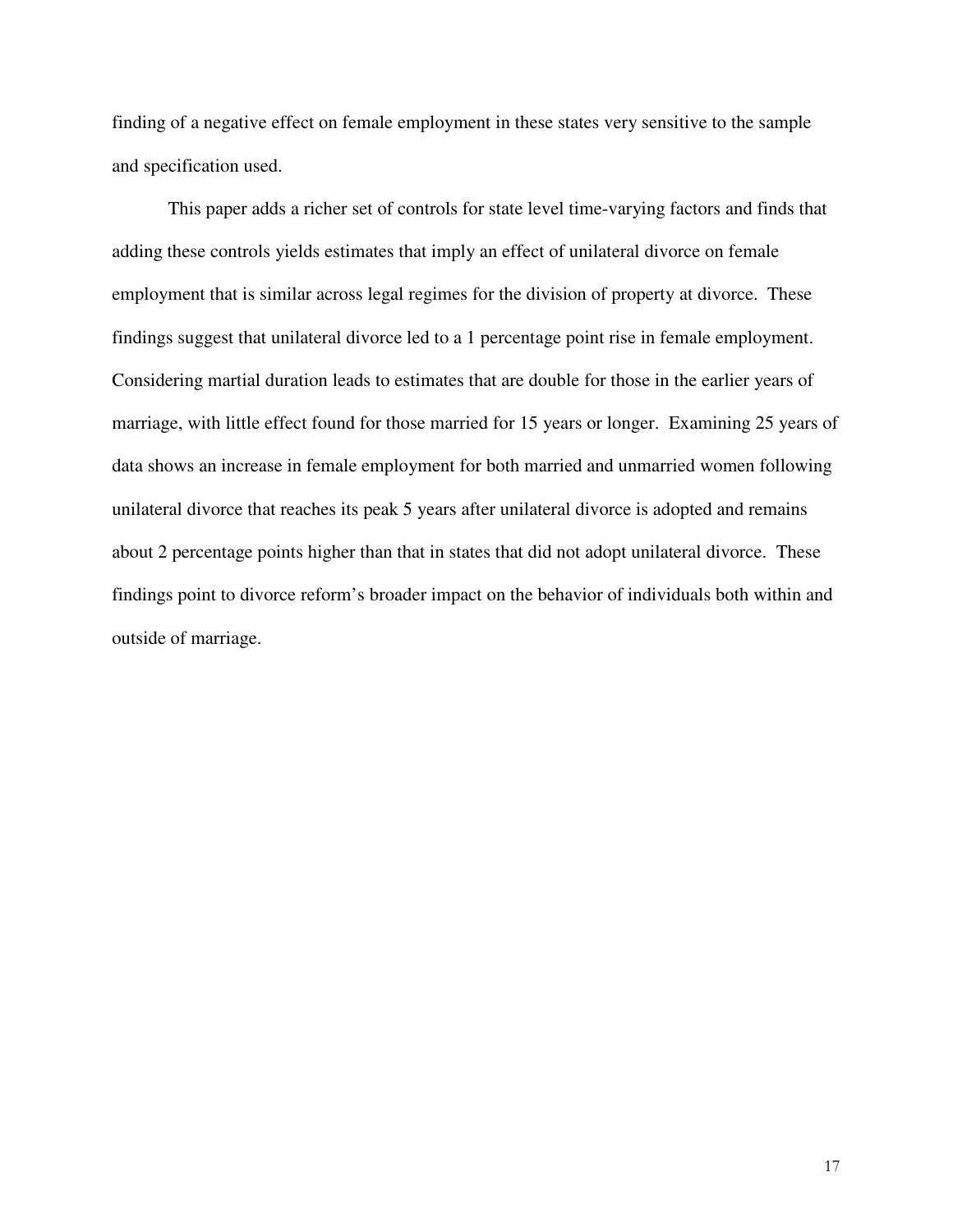### References

Brinig, Margaret and Allen, Douglas. (2000). "These Boots Are Made for Walking": Why Most Divorce Filers Are Women. *American Law and Economics Review*, 2, 126-69.

Chiappori, Pierre-Andre, Bernard Fortin and Guy Lacroix (2002) "Marriage Market, Divorce Legislation and Household Labor Supply", *Journal of Political Economy.*

Drewianka, Scott (2006) "Divorce Law and Family Formation", *Journal of Population Economics,* forthcoming.

Ellman, Ira M. and Sharon L. Lohr (1998) "Dissolving the Relationship Between Divorce Laws and Divorce Rates", *International Review of Law and Economics* 18.

Friedberg, Leora (1998) "Did Unilateral Divorce Raise Divorce Rates? Evidence From Panel Data", *American Economic Review*, 88(3).

Gray, Jeffrey S. (1998) "Divorce-Law Changes, Household Bargaining, and Married Women's Labor Supply", *American Economic Review*, 88(3)

Jacob, Herbert (1988) *Silent Revolution: The Transformation of Divorce Law in the United States*. University of Chicago Press:Chicago.

Lundberg, Shelly and Robert A. Pollak, "Noncooperative Bargaining Models of Marriage," American Economic Review, LXXXIV (1994), 132-37.

\_\_\_\_\_, and \_\_\_\_\_, "Separate Spheres Bargaining and the Marriage Market," Journal of Political Economy, CI (1993), 988-1010.

Matouschek and Rasul (2006) "The economics of the marriage contract: theories and evidence, *Journal of Law and Economics*, forthcoming

Parkman, Allen (1992) "Unilateral Divorce and the Labor-Force Participation rate of Married Women, Revisited" *American Economic Review*, 82(3).

Peters, H. Elizabeth (1986) "Marriage and Divorce: Informational Constraints and Private Contracting", *American Economic Review*, 76 (3): 437-54.

———. 1992. Marriage and divorce: Reply. *American Economic Review* 82, no. 3:687–93.

Rasul, Imran (2006) "The Impact of Divorce Laws on Marriage", *mimeo*, University College, London.

Stevenson, Betsey and Justin Wolfers (2006) "Bargaining in the Shadow of the Law: Divorce Laws and Family Distress", *Quarterly Journal of Economics,* 121(1).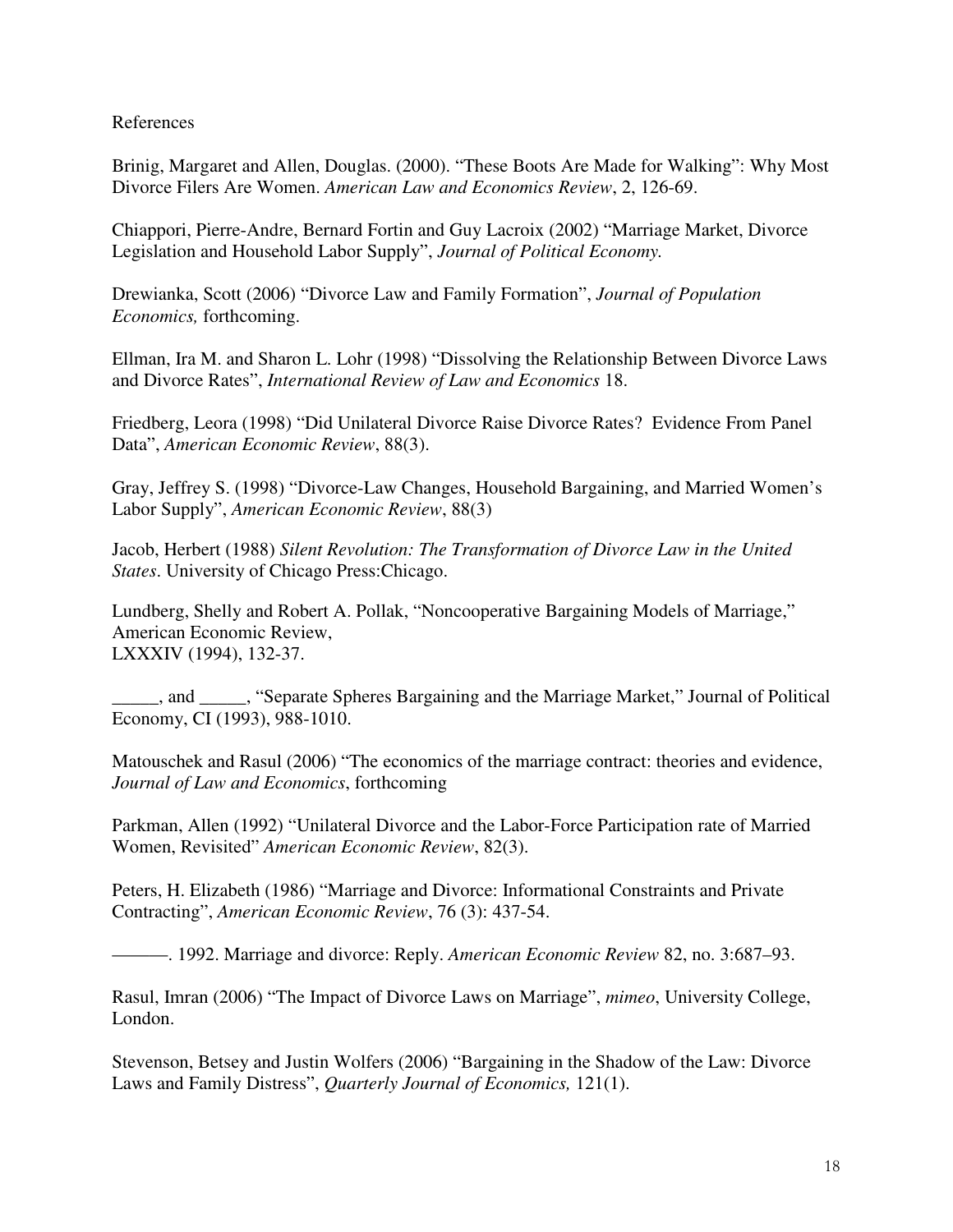Stevenson, Betsey (2007) "The Impact of Divorce Laws on Investment in Marriage Specific Capital" *Journal of Labor Economics,* 25 (1): 75-94.

Weitzman, Lenore (1985) *The Divorce Revolution* New York: Free Press.

Wolfers, Justin (2006) "Did Unilateral Divorce Raise Divorce Rates? A Reconciliation and New Results", *American Economic Review,* forthcoming.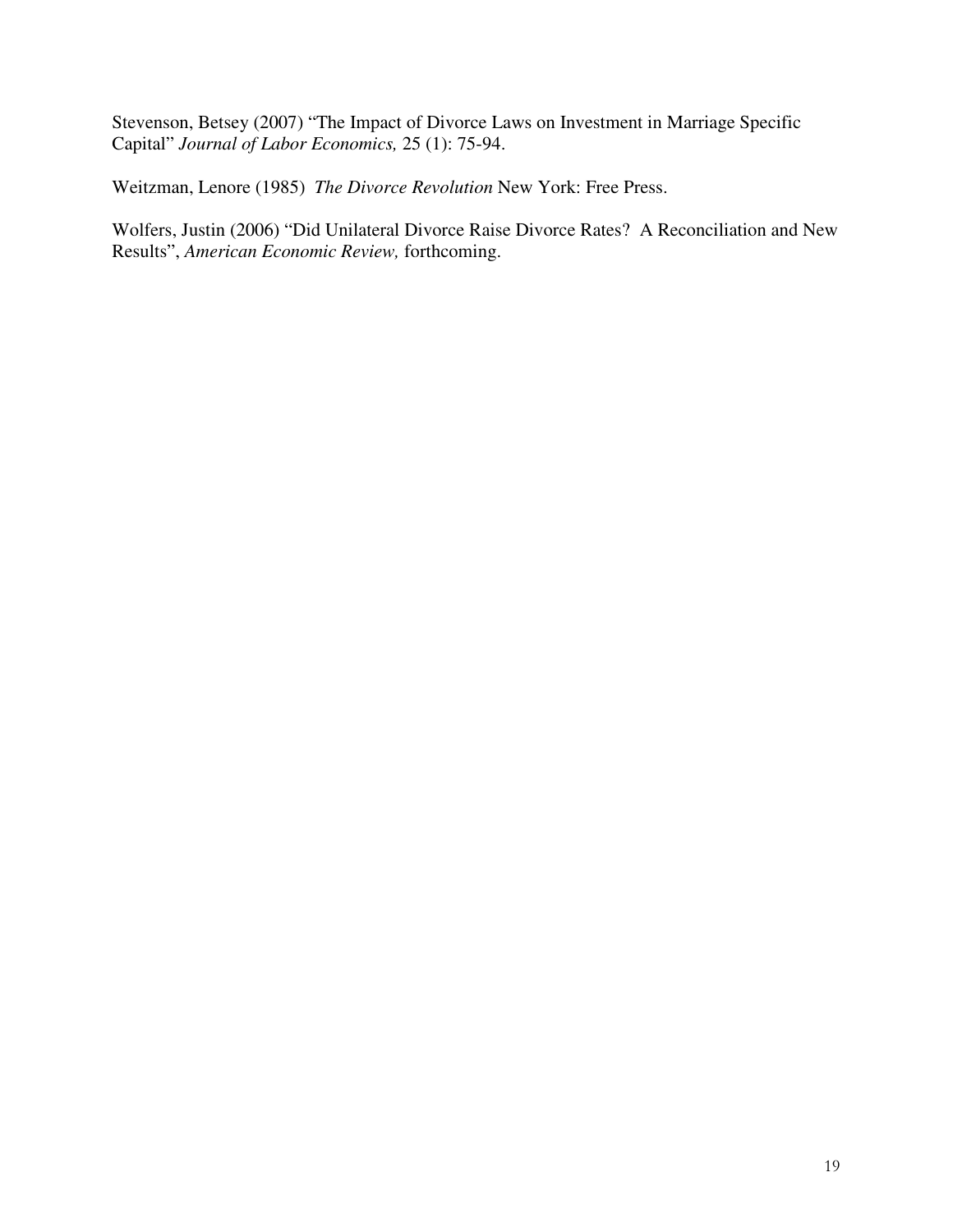

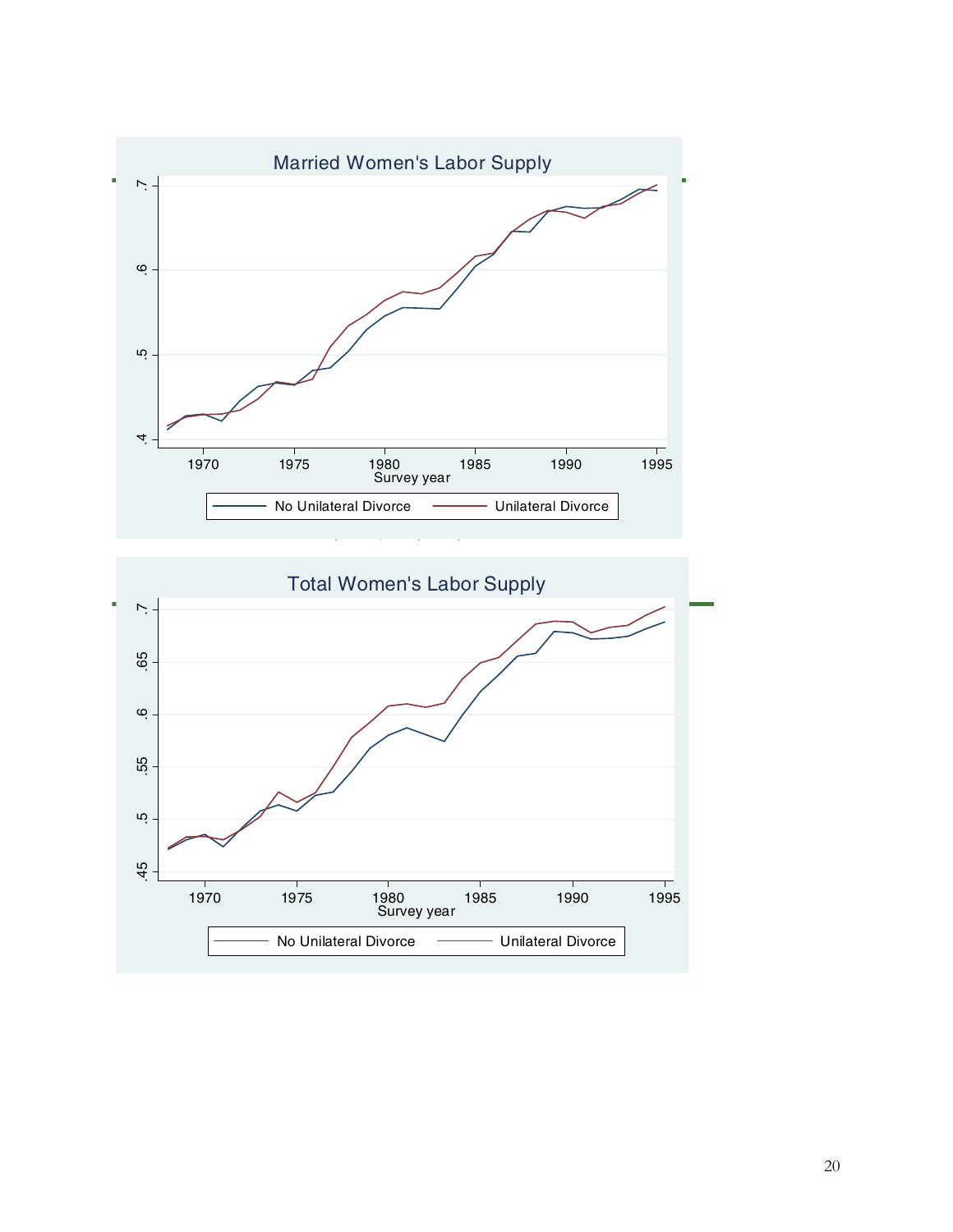|                        | Gray          | Replication | <b>Renters</b> | Home       | <b>Black</b> | Non-black  |
|------------------------|---------------|-------------|----------------|------------|--------------|------------|
|                        | (AER<br>1998) |             |                | Owners     |              |            |
|                        | (1)           | (2)         | (3)            | (4)        | (5)          | (6)        |
| Panel A                |               |             |                |            |              |            |
| Unilateral divorce w/  | $-.036$       | $-.037$     | $-.100$        | $-.017$    | $-.178$      | $-.012$    |
| common law             | (.015)        | (.016)      | (.032)         | (.018)     | (.046)       | (.017)     |
|                        |               | .004        | .012           | 0.005      | ${0.022}$    | ${004}$    |
| Unilateral divorce w/  | .013          | .013        | .023           | .009       | $-.026$      | .011       |
| equitable distribution | (.010)        | (.011)      | (.021)         | (.012)     | (.048)       | (.011)     |
|                        |               | 008         | [.013]         | 009        | ${018}$      | $\{.008\}$ |
| Unilateral divorce w/  | .023          | .024        | .023           | .028       | .113         | .022       |
| community property     | (.012)        | (.012)      | (.021)         | (.014)     | (.043)       | (.012)     |
|                        |               | 0.005       | ${011}$        | 008        | ${0.020}$    | ${0.005}$  |
| Panel B                |               |             |                |            |              |            |
| Unilateral             | .006          | .006        | $-.000$        | .008       | $-.053$      | .010       |
|                        | (.008)        | (.008)      | (.016)         | (.010)     | (.031)       | (.009)     |
|                        |               | ${007}$     | ${013}$        | $\{.008\}$ | ${036}$      | ${006}$    |
|                        |               |             |                |            |              |            |
| Sample size            | 63,615        | 63,615      | 16,842         | 46.622     | 4,977        | 58,631     |

Table 1: Female Employment and the Adoption of Unilateral Divorce with Different Property Division Laws: Comparing Effects for Different Groups

Notes: All columns repor<sup>t</sup> Probit estimates, evaluated at the cell mean.

Robust standard errors are in parentheses. Standard errors clustered at the level of the state-year are in curly brackets.

Regression specification follows Gray (1998). Controls include state and year fixed effects, <sup>a</sup> dummy for non-hispanic white (Hispanics were not identified in most states prior to 1980), <sup>a</sup> dummy for urban status, non-labor household income, husbands income, number of kids ever born , kids ever born squared, any kids under 6, years of education, age.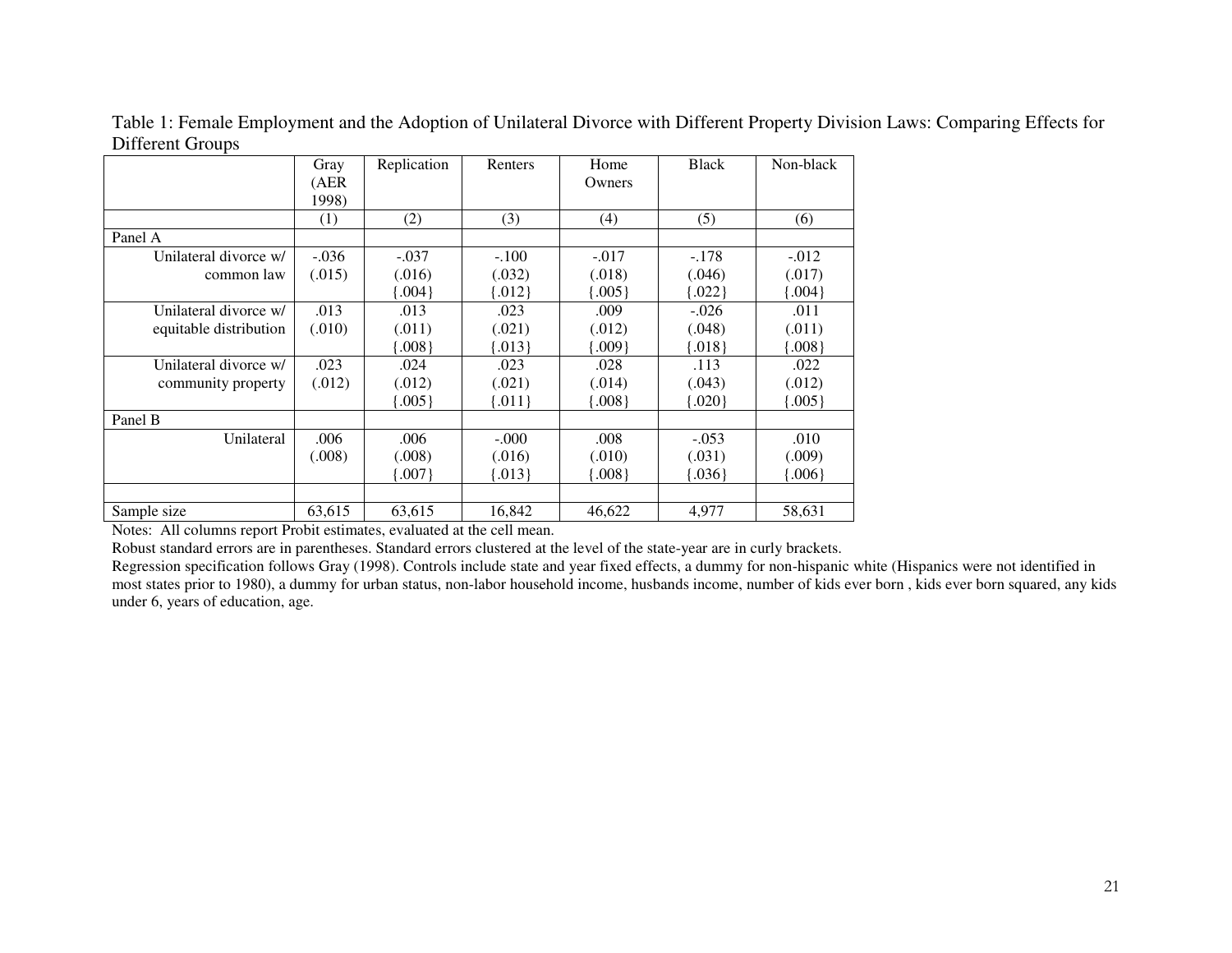|                             | Minimal<br>controls | +Aggregate<br>state-level | +Aggregate<br>state-level | +Excluded<br>states | Renters      | Home<br>Owners | <b>Black</b> | Non-Black    |
|-----------------------------|---------------------|---------------------------|---------------------------|---------------------|--------------|----------------|--------------|--------------|
|                             | $(1\%$ Sample)      | demographic               | policy                    |                     |              |                |              |              |
|                             |                     | controls                  | controls                  |                     |              |                |              |              |
|                             |                     |                           |                           |                     |              |                |              |              |
|                             | (1)                 | (2)                       | (3)                       | (4)                 | (5)          | (6)            | (7)          | (8)          |
| Panel A                     |                     |                           |                           |                     |              |                |              |              |
| Unilateral divorce w/       | $-.010$             | .008                      | .010                      | .009                | $-.003$      | .011           | .011         | .011         |
| common law                  | (.005)              | (.007)                    | (.007)                    | (.007)              | (.013)       | (.008)         | (.021)       | (.007)       |
|                             | .003                | .008                      | .009                      | .008                | $.015\}$     | .007           | .077         | ${010}$      |
| Unilateral divorce w/       | .005                | .005                      | .012                      | .013                | .005         | .017           | $-.017$      | .013         |
| equitable distribution      | (.003)              | (.004)                    | (.005)                    | (.005)              | (.010)       | (.005)         | (.024)       | (.005)       |
|                             | 006                 | 0.005                     | .007                      | .005                | .008         | .006           | .016         | $005\}$      |
| Unilateral divorce w/       | .004                | .001                      | .010                      | .009                | .009         | .006           | $-.030$      | .011         |
| community property          | (.004)              | (.006)                    | (.008)                    | (.008)              | (.015)       | (.010)         | (.043)       | (.008)       |
|                             | 003                 | 006                       | .009                      | .009                | ${015}$      | .009           | .025         | ${010}$      |
| Panel B                     |                     |                           |                           |                     |              |                |              |              |
| Unilateral                  | .001                | .004                      | .011                      | .012                | .003         | .014           | $-.006$      | .012         |
|                             | (.003)              | (.003)                    | (.004)                    | (.004)              | (.008)       | (.004)         | (.017)       | (.004)       |
|                             | $.003\}$            | 004                       | $.006\}$                  | $.005\}$            | $.008\}$     | $.005\}$       | .010         | $.005\}$     |
|                             |                     |                           |                           |                     |              |                |              |              |
| Reduced set of controls     | $\checkmark$        | ✓                         | $\checkmark$              | $\checkmark$        | $\checkmark$ | $\checkmark$   | $\checkmark$ | $\checkmark$ |
| State-level demographic     |                     | ✓                         | $\checkmark$              | ✓                   | ✓            | $\checkmark$   | $\checkmark$ | ✓            |
| controls                    |                     |                           |                           |                     |              |                |              |              |
| State-level policy controls |                     |                           | ✓                         | $\checkmark$        | ✓            | $\checkmark$   | $\checkmark$ | ✓            |
| Sample size                 | 656,375             | 656,375                   | 656,375                   | 695,488             | 185,876      | 509,612        | 51,755       | 643,725      |

Table 2: Female Employment and the Adoption of Unilateral Divorce with Different Property Division Laws: Adding State-Level Controls

Notes: All columns repor<sup>t</sup> Probit estimates, evaluated at the cell mean.

Robust standard errors are in parentheses. Standard errors clustered at the level of the state-year are in curly brackets.

The reduced set of controls includes dummy variables for white and black, <sup>a</sup> quadratic for age, <sup>a</sup> saturated set of dummy variables for education, along with state and year fixed effects.

State-level demographic controls include age composition variables indicating the share of states' populations aged 26-40, 41-55, 56-65, and over 65, the share of the state's population that is black, white and other the natural log of state personal income per capita, the unemployment rate.

State-level policy controls include the maximum AFDC rate for <sup>a</sup> family of four, existence of the AFDC unemployed paren<sup>t</sup> and food stamp programs, and the Donahue and Levitt coding of whether <sup>a</sup> state has abortion access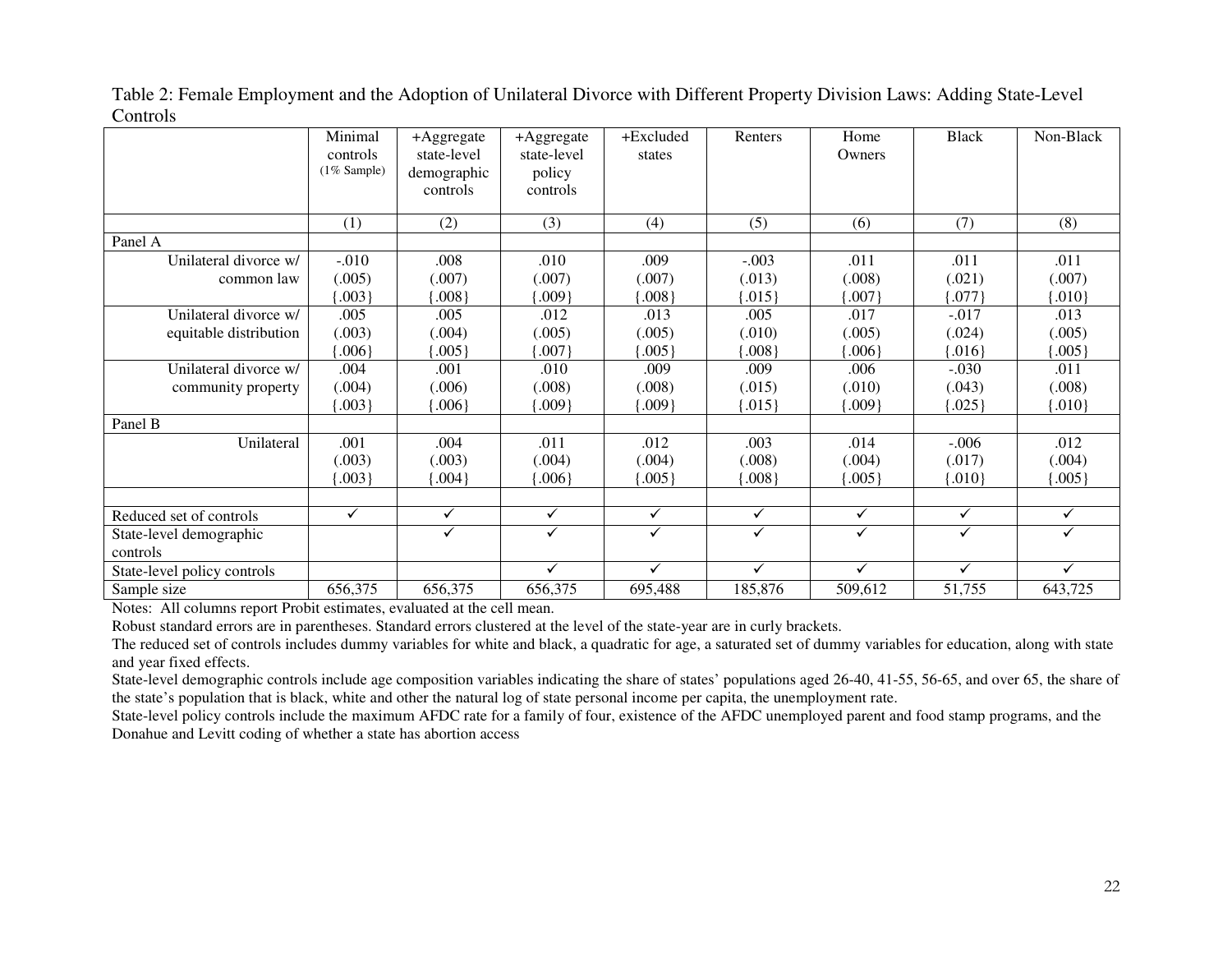|                       | Married 5 | Married 5- | Married   | Married   |
|-----------------------|-----------|------------|-----------|-----------|
|                       | years or  | 10 years   | $11 - 15$ | more than |
|                       | less      |            | years     | 15 years  |
|                       | (1)       | (2)        | (3)       | (4)       |
| Panel A               |           |            |           |           |
| Unilateral divorce    | .017      | .014       | .013      | .016      |
| w/ equitable          | (.010)    | (.013)     | (.013)    | (.007)    |
| distribution          | ${007}$   | ${008}$    | ${010}$   | ${0.008}$ |
| Unilateral divorce    | $-.008$   | .049       | .034      | $-.007$   |
| w/ common law         | (.015)    | (.018)     | (.019)    | (.010)    |
|                       | ${012}$   | ${014}$    | ${014}$   | ${010}$   |
| Unilateral divorce    | $-.020$   | .019       | .018      | .015      |
| w/community           | (.018)    | (.022)     | (.023)    | (.013)    |
| property              | ${012}$   | ${014}$    | ${013}$   | ${011}$   |
| Panel B               |           |            |           |           |
| Unilateral            | .006      | .025       | .020      | .004      |
|                       | (.008)    | (.010)     | (.011)    | (.006)    |
|                       | ${007}$   | ${007}$    | ${0.008}$ | ${007}$   |
|                       |           |            |           |           |
| State-level aggregate | ✓         |            |           |           |
| controls and reduced  |           |            |           |           |
| individual level      |           |            |           |           |
| Sample size           | 125,050   | 100,499    | 89,211    | 283,765   |

Table 3: Female Employment and the Adoption of Unilateral Divorce with Different Property Division Laws: Heterogeneity and Selection

Notes: All columns report Probit estimates, evaluated at the cell mean.

Robust standard errors are in parentheses. Standard errors clustered at the level of the state-year are in curly brackets.

The reduced set of controls includes dummy variables for white and black, a quadratic for age, a saturated set of dummy variables for education, along with state and year fixed effects.

State-level aggregate controls include the maximum AFDC rate for a family of four, existence of the AFDC unemployed parent and food stamp programs, the natural log of state personal income per capita, the unemployment rate, age composition variables indicating the share of states' populations aged 26-40, 41-55, 56-65, and over 65, the Donahue and Levitt coding of whether a state has abortion access, and the share of the state's population that is black, white and other.